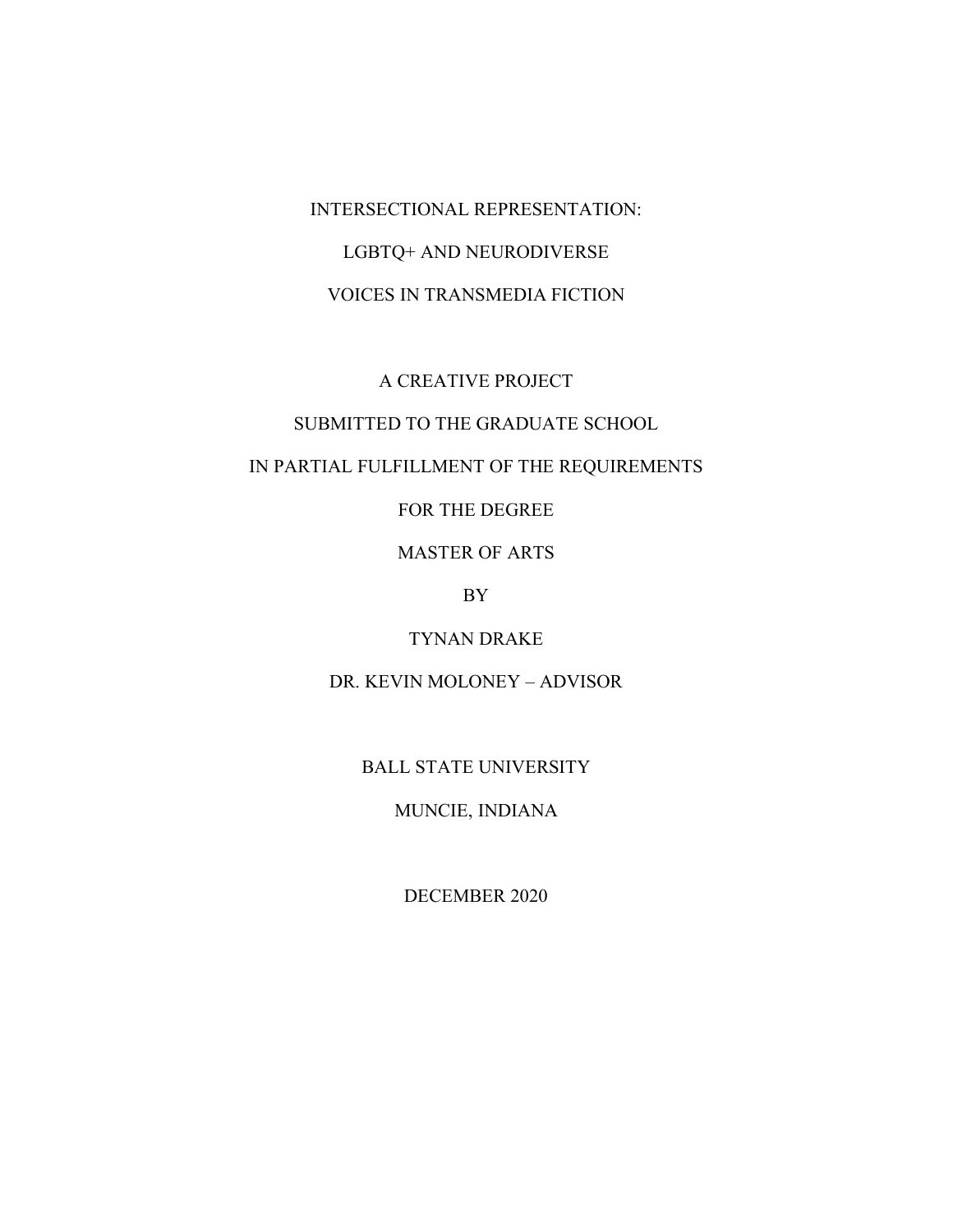#### **Abstract**

Diversity representation in fictional stories is a growing concern for many minority communities, as these representations have a significant impact on how members of these communities are treated by society. Cultural stigmatization of LGBTQ+ and neurodiverse communities has led to repeated misrepresentation in media which harms members of these communities and denies them the agency to define their own experiences. Though fictional narratives written by these communities are beginning to emerge, very few represent the intersectional experiences that common occur between these communities. This paper uses design thinking methods to explore the intersectional experiences of neurodiverse (plural and autistic), queer, and gender nonconforming identities and to prototype a fictional transmedia experience that presents these intersectional experiences in ways that are empowering and return agency to the communities it represents.

*Keywords:* intersectionality, diversity representation, neurodiversity, LGBTQ+, queer, autism, plural identities, transgender, gender nonconforming, Dissociative Identity Disorder, gaslighting, transmedia, fantasy, storytelling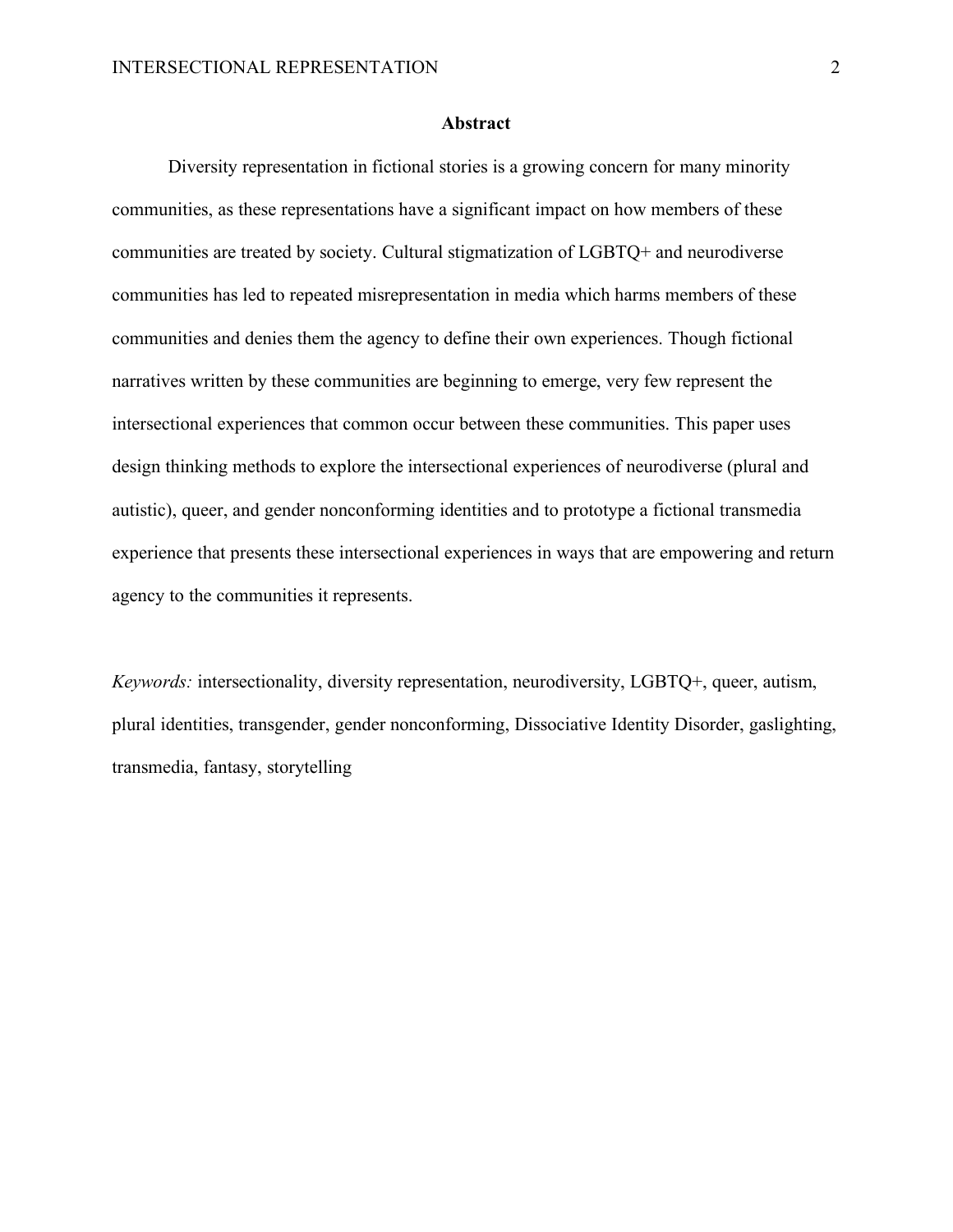#### **Acknowledgements**

We would like to thank our advising committee for their support as we dove into this intense endeavor. To Alex Lukens, for helping us explore the many amazing ways transmedia stories can unfold. To Kevin Moloney, for persistent patience and steady encouragement as we navigated this chaotic grad school thing. And to Rani Crowe, for always encouraging us to explore new ways of telling stories and for sharing so many thought provoking resources to consider in our research, key among them being Chimamanda Ngozi Adichie's TedTalk "The danger of a single story." Though this resource didn't make it into our final paper, it helped us let go of a lot of internalized fear that had been holding us back from telling our own story in the way most meaningful to us. We also thank the friends and family who helped us explore the many complicated and wonderful ways identity and community intertwine to form a more complete understanding of who we are today.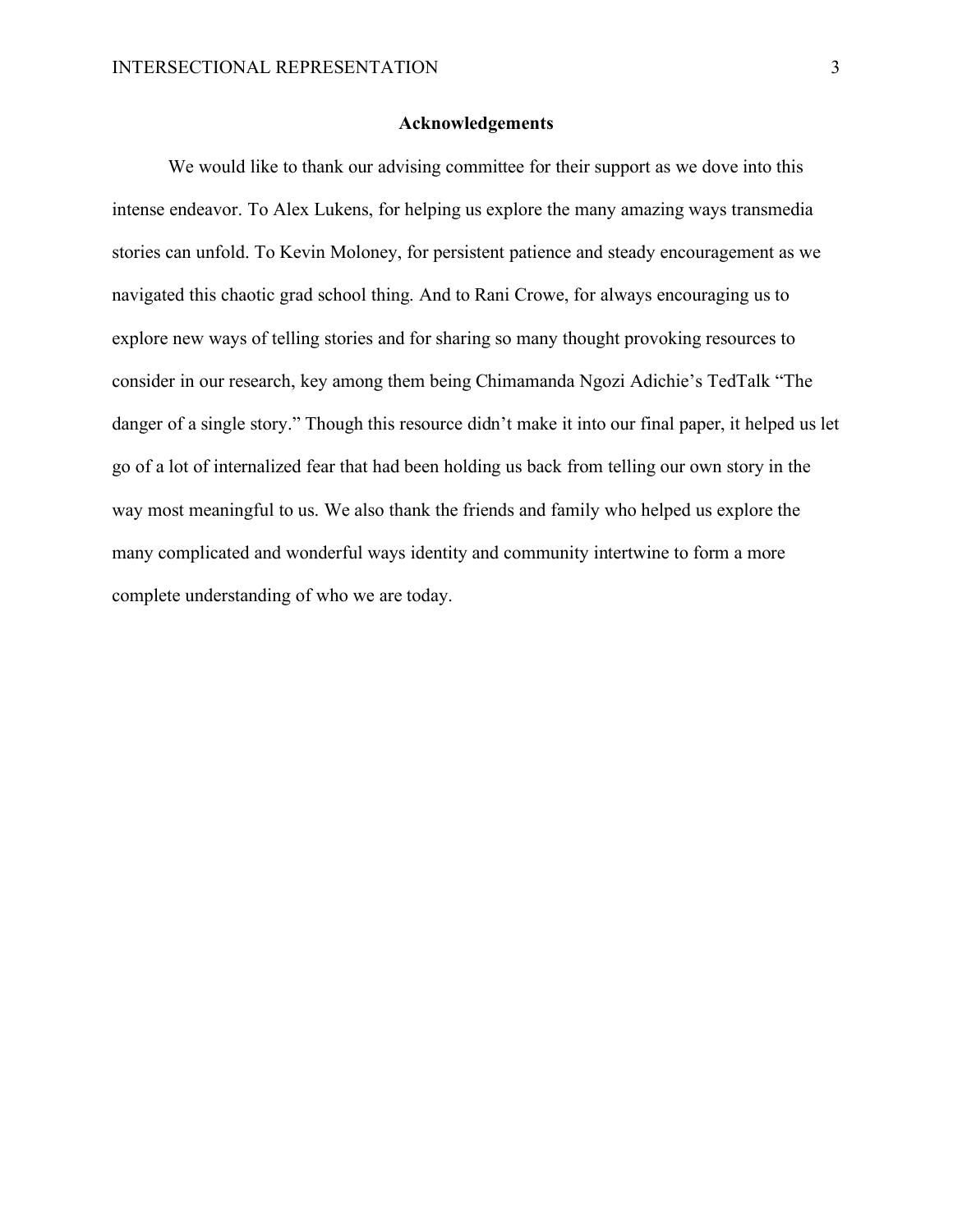# **Table of Contents**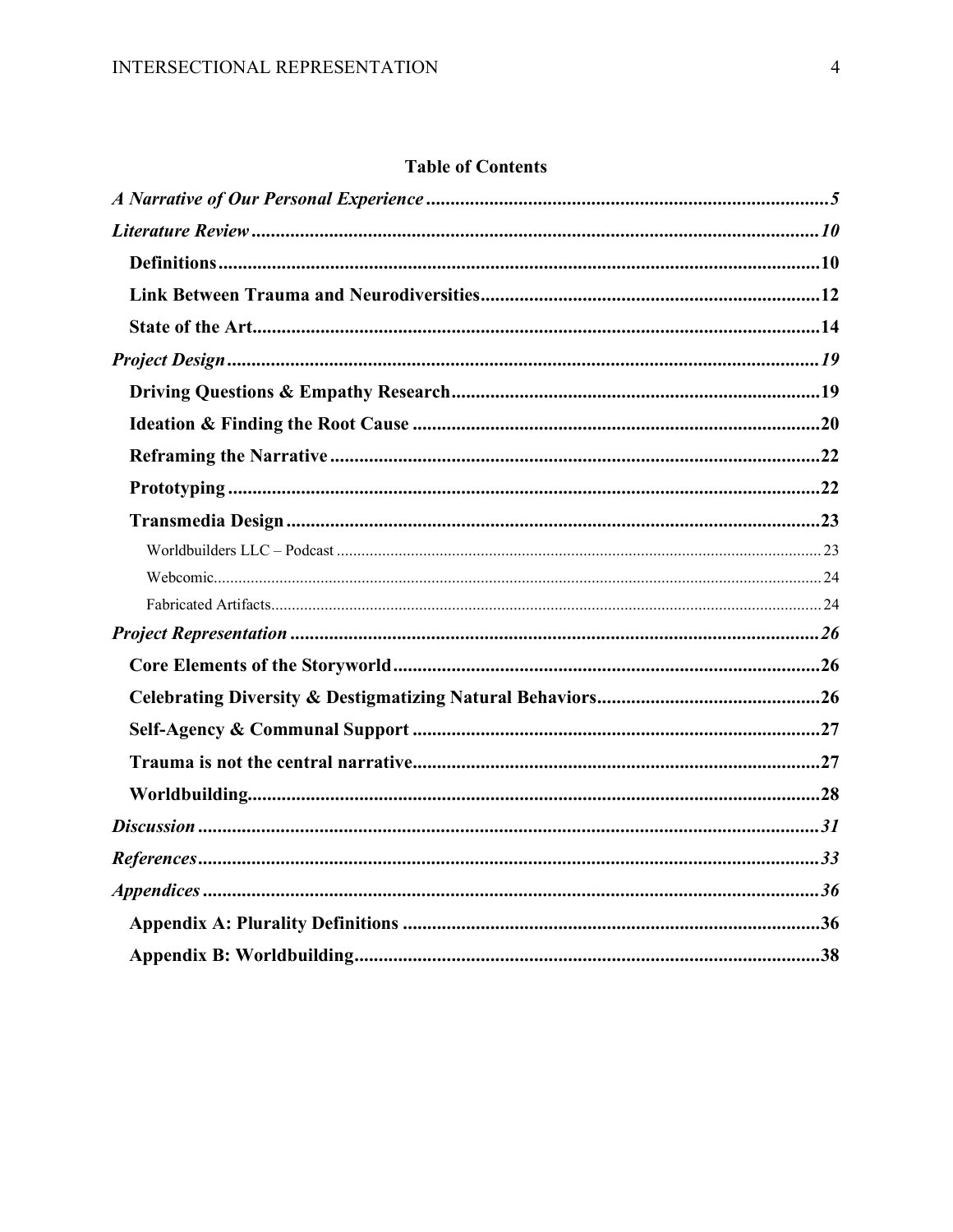#### **A Narrative of Our Personal Experience**

<span id="page-4-0"></span>When we were a very small child, sometime before the age of 4, we had a dog named Misty. She was an American Eskimo, a type of working dog, which are known to be energetic, intelligent, and often have high predatory drives. Without proper training and an ideal environment to work out all that inborn energy they can become destructive, anxious, even aggressive.

We only have two clear memories of Misty. The first is watching her chase down the neighbor kid like a coyote chases a rabbit. The second involves an out-of-body experience where one of us watched our body standing on the kitchen table and scream as Misty ran through the room. It was a strange moment, mostly because it was the first time one aspect of our consciousness could actually make eye contact with the other. It brought our awareness to a reality we had never questioned before that moment. Now we look back on it and laugh thinking this was probably one of our earliest experiences with existential dread, but at the time it truly was terrifying for so many reasons. It was a moment that defined so much of how our life would play out for the rest of our childhood and into our young adult years.

Clinical psychology tends to lean towards early childhood trauma as an explanation for the development of plurality, but many members of the plurality community report experiencing a multiplicity of selves before, or even completely in the absence of, trauma. Some members of the community report having mixed origins (both trauma and non-trauma based) for different system members, while others consider their experiences a part of spiritual phenomenon or a natural part of their in-born neurodiversity (More Than One). While the logistics of these various origins infinitely fascinate us (consciousness and how the mind works being one of our special interests), we aren't convinced it really matters one way or another. As far back as we can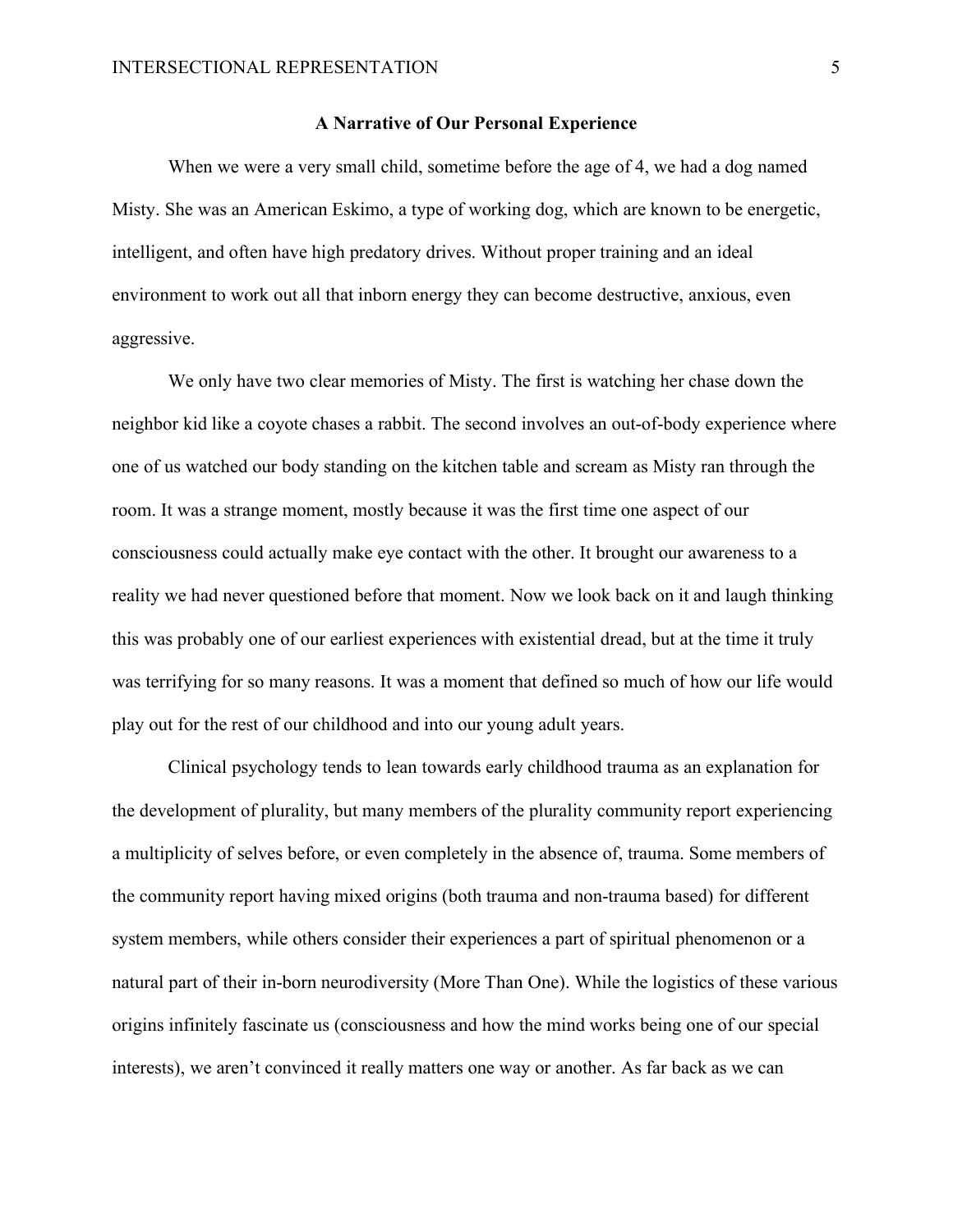remember, we have always experienced life through a plurality of consciousnesses, an experience that has brought immense joy into our life through the support of our inner family, who often challenge one another to view the world anew and let go of that which no longer brings any benefit to our experience of life.

While we do not ascribe to the notion that trauma defines our experience, we do acknowledge the major part it played in our life, as repeated traumatic experiences led to the development of dissociative barriers that made it increasingly harder for members of our mindspace to communicate with one another. This is the point where our natural experience of plurality dipped into the state currently known in modern medicine as Dissociative Identity Disorder (DID).

Imagine living in the same house with someone. It's pretty easy to talk to them, even if you have to shout from the other room from time to time. Then life throws something in your path and now instead of living together you're neighbors. Each successive trauma was like moving one house away, then one street away. Pretty soon there's no way for them to hear you, no matter how loud you shout, but that doesn't mean they stop existing just because you can't see or hear them anymore. It just means you've lost touch. The only way to get in contact with them is to bridge that distance.

In many ways, the dissociative barriers we developed helped us to survive the persistent feeling of peril we experienced much of our life, and for this reason, we have some qualms with the perception of DID and plurality as innately dysfunctional or disordered. As an adult, yes it would be problematic to have little memory of your day to day life, but as a child growing up in an oppressive and manipulative environment, dissociation was the most valuable skill we could learn. Dissociations allowed us to maintain some semblance of agency in our life. We might not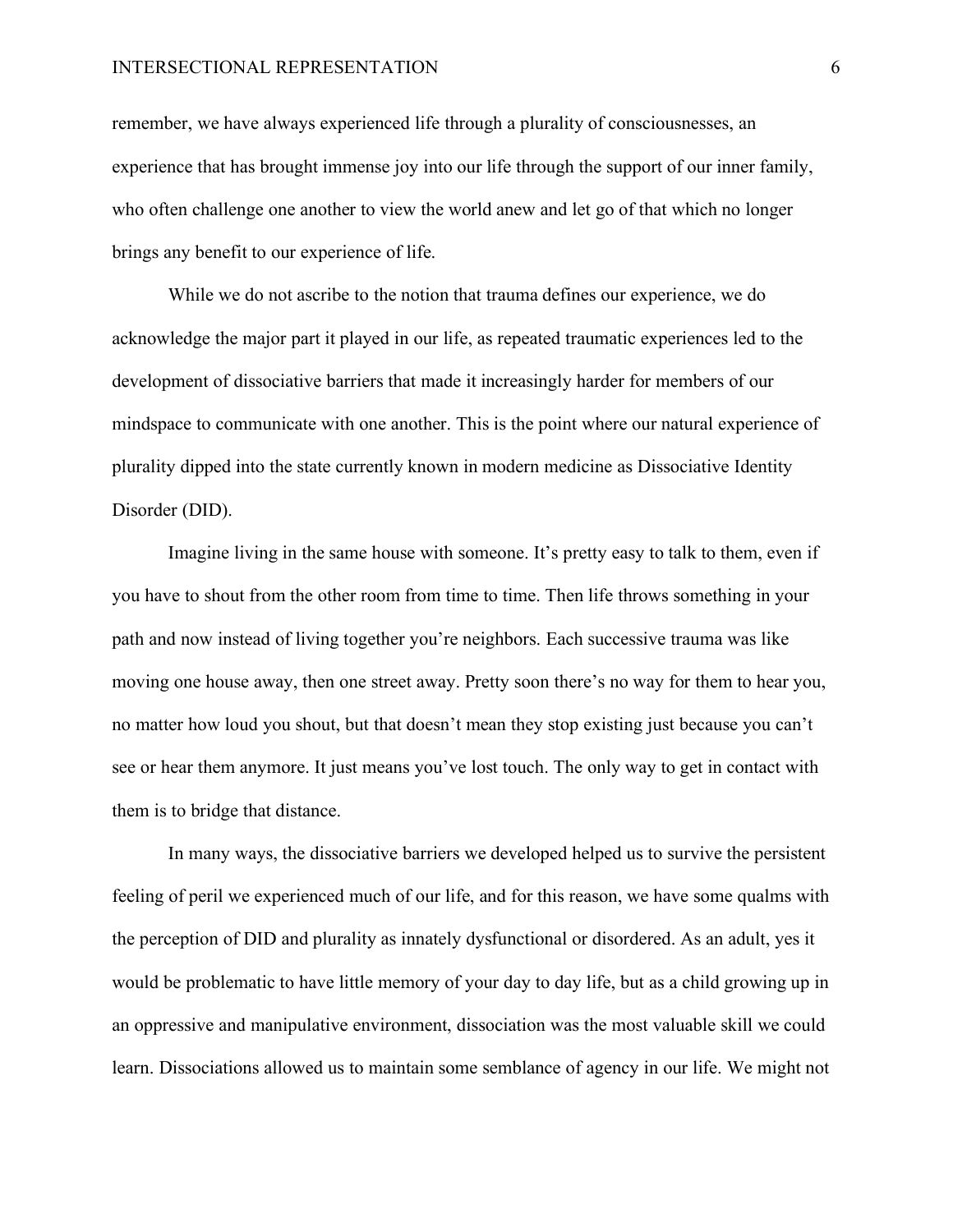have been allowed to flee the classroom or tell the high school principal he was a prejudice (insert choice curse word here) for his persecution of minority students, but we could always disappear into our own mind where our inner family would validate our pains and help us blow off steam. We traded off stewardship of the body, consciously and unconsciously, as a means to adjust to distressing environments, both sensory and social, and this continues to be a valuable skill we use to this day. Only now we engage with the process of switching more consciously and with careful consideration if we are actually providing for our needs in that moment, or if we are falling back into the mindset of conformity that was a cause for so much of that trauma that caused the divides in the first place.

We look back on our childhood now, and for many reasons, are grateful that we were already on our way off to college before we learned we were autistic or transgender or that we had developed DID. Very few teachers or medical professionals have even a basic understanding of any of these conditions, let alone the complex ways they intertwine to create a unique, intersectional experience. We worry what worse traumas (social, environmental, educational, medical) we would have been subjected to if we had received these diagnoses at an earlier age. Since so much of medical history has focused on each of these conditions as disordered states rather than natural variation, there has been very little study on how to support healthy growth. There is much more focus on harmful and traumatic 'treatments' where the goal is to minimize behaviors deemed inconvenient, problematic, or simply annoying from the perspective of authority figures.

This leads many individuals to internalize and hide their distress to minimize their exposure to further traumatic treatment, a term that has been dubbed 'masking' by the autistic community. Pathologizing plurality (and trauma related adaptations), autism, transgender, and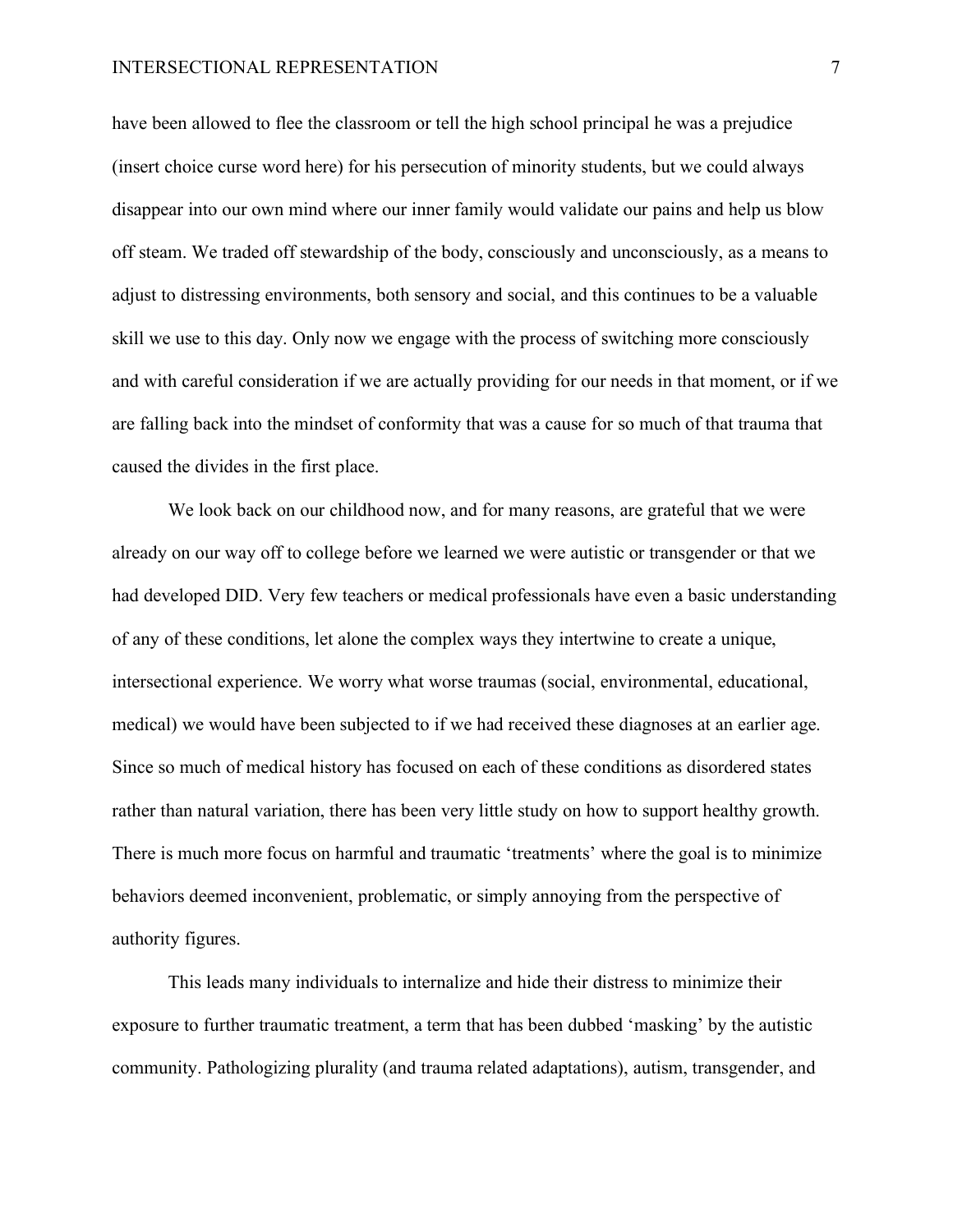queer identities is incredibly damaging, especially for children who are growing up in controlling and manipulative environments where they are routinely denied self-agency and the right to define their own experiences.

Our curiosity about the intersectional experiences of people like us, who experience life in a cross-section of autistic, queer, transgender, non-binary, and plural identities dove us down a Wonderland rabbit hole (as special interests tend to do) of research and self-exploration. In doing so we have regained some of that lost sense of self-agency. We're slowly unraveling the misrepresentative and harmful narratives we internalized through the years, due to pathologizing, due to stigma, due to media misrepresentation, and we have come to a place where we are not only proud to be who we are, but wouldn't honestly want it any other way.

In the spirit of self-agency, this project will not be explaining or trying to justify our experiences, or really any narrative about it having to be any one way. We approach this from the perspective that if we want things to change, we need to tell a different story. Not one that focuses on preventable horror and pain, as is so commonly told about people like us, but one that represents the experiences of acceptance, support, and understanding that helped us become who we are today. We want to write stories like the ones that helped us, because we truly believe that a good story has the power to help us realize that the greatest compassion any of us will ever know is just living joyously as ourselves.

This transmedia story experience will follow the fictional lives of many queer, gender nonconforming, and neurodiverse characters as they explore their own identities, find ways to give back to their communities, and in general just live in ways they find meaningful. The fictional storyworld will unfold gradually across multiple media forms and channels so that the experiences of each character can be explored through a natural progression of time. It is a story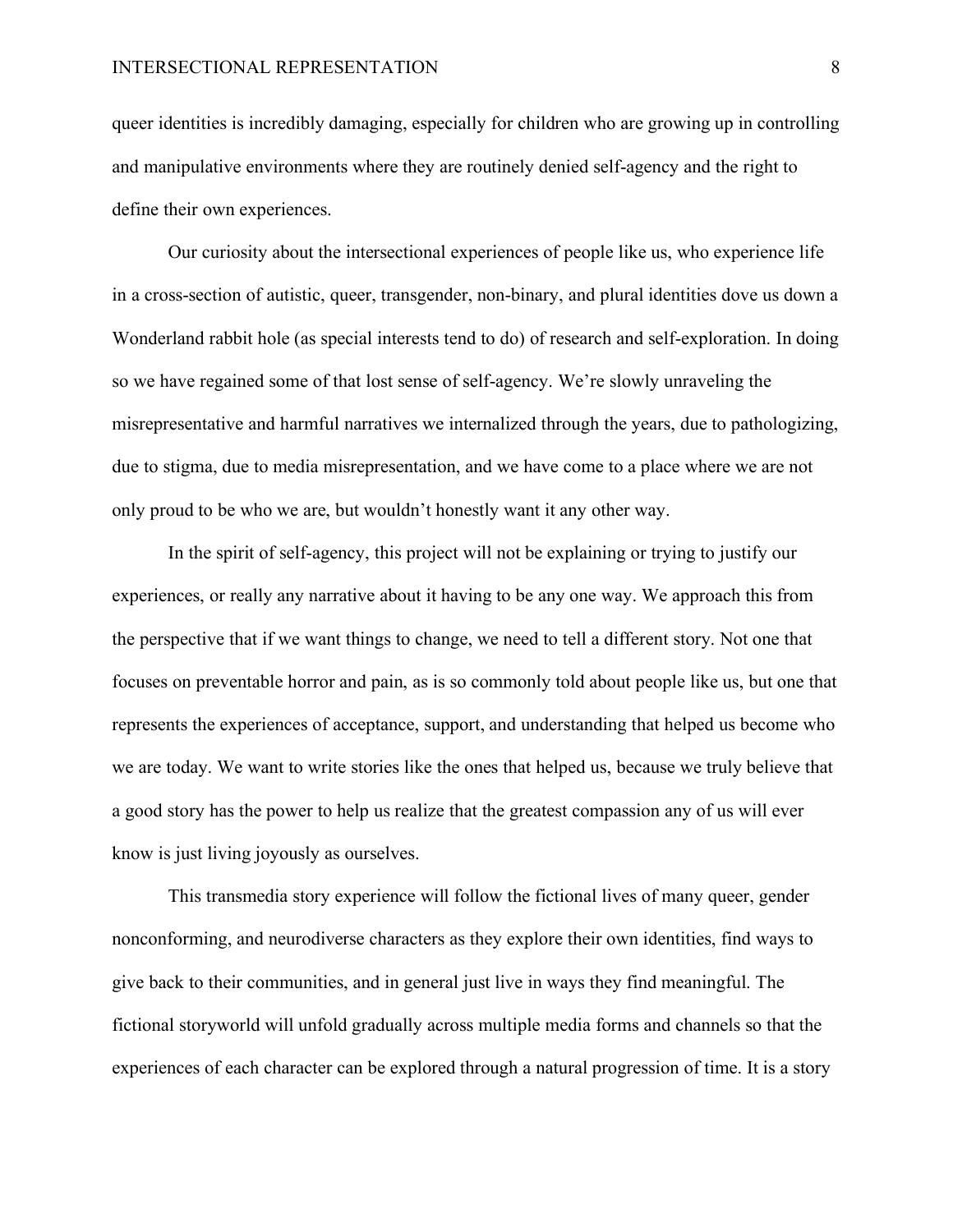that will be told through the fantasy genre, which we have often found captures the feel of our experiences better than any attempt to replicate reality as others perceive it.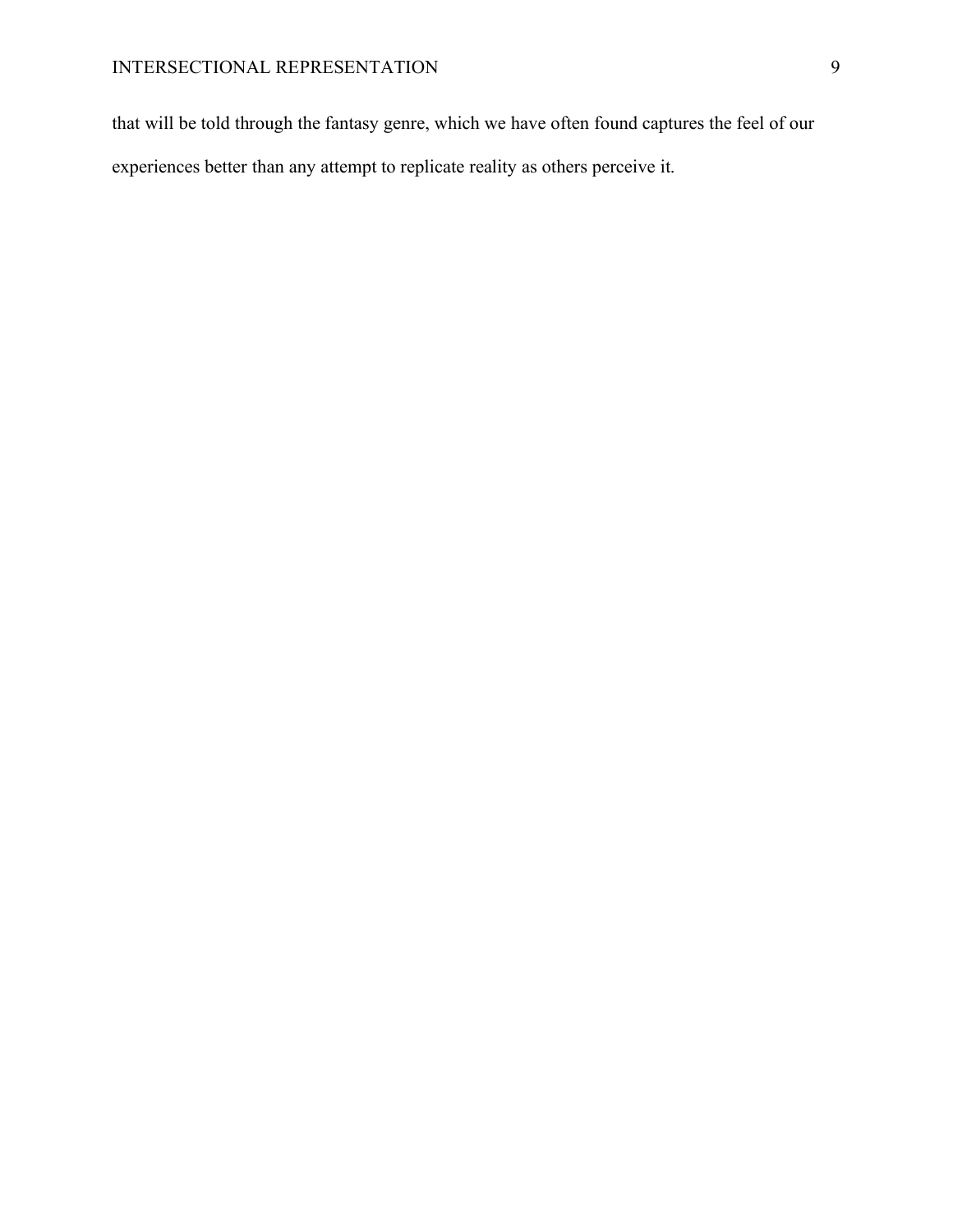#### **Literature Review**

# <span id="page-9-1"></span><span id="page-9-0"></span>**Definitions**

Neurodiversity is defined by the online Merriam-Webster Dictionary as "1: individual differences in brain functioning regarded as normal variations within the human population" and "2: the concept that differences in brain functioning within the human population are normal and that brain functioning that is not neurotypical should not be stigmatized" ("Neurodiversity", n.d.) It was popularized within the autistic community as a way to combat the pathologization and harmful practices often employed against the autistic community. They have contributed to many autistic persons' development of trauma related conditions such as Post-Traumatic Stress Disorder (PTSD) and Dissociative Identity Disorder (DID). Though it is most commonly used within autistic communities, the term also includes a wide variety of other neurological differences such as ADHD, Tourette's Syndrome, dyslexia, dyspraxia, and many other neurological variations that have been misunderstood by medical professionals and misrepresented within media and popular culture (Tougaw, 2020).

Gender nonconforming is defined as "exhibiting behavioral, cultural, or psychological traits that do not correspond with the traits typically associated with one's sex: having a gender expression that does not conform to gender norms," ("Gender nonconforming," n.d.) transgender as "relating to, or being a person whose gender identity differs from the sex the person had or was identified as having at birth," ("transgender," n.d.) and gender non-binary as "relating to or being a person who identifies with or expresses a gender identity that is neither entirely male nor entirely female" ("non-binary," n.d.). For the context of this project gender nonconforming is used as a collective term which encompasses all gender identities and expressions that exist outside the concept of a normative cis-gendered binary.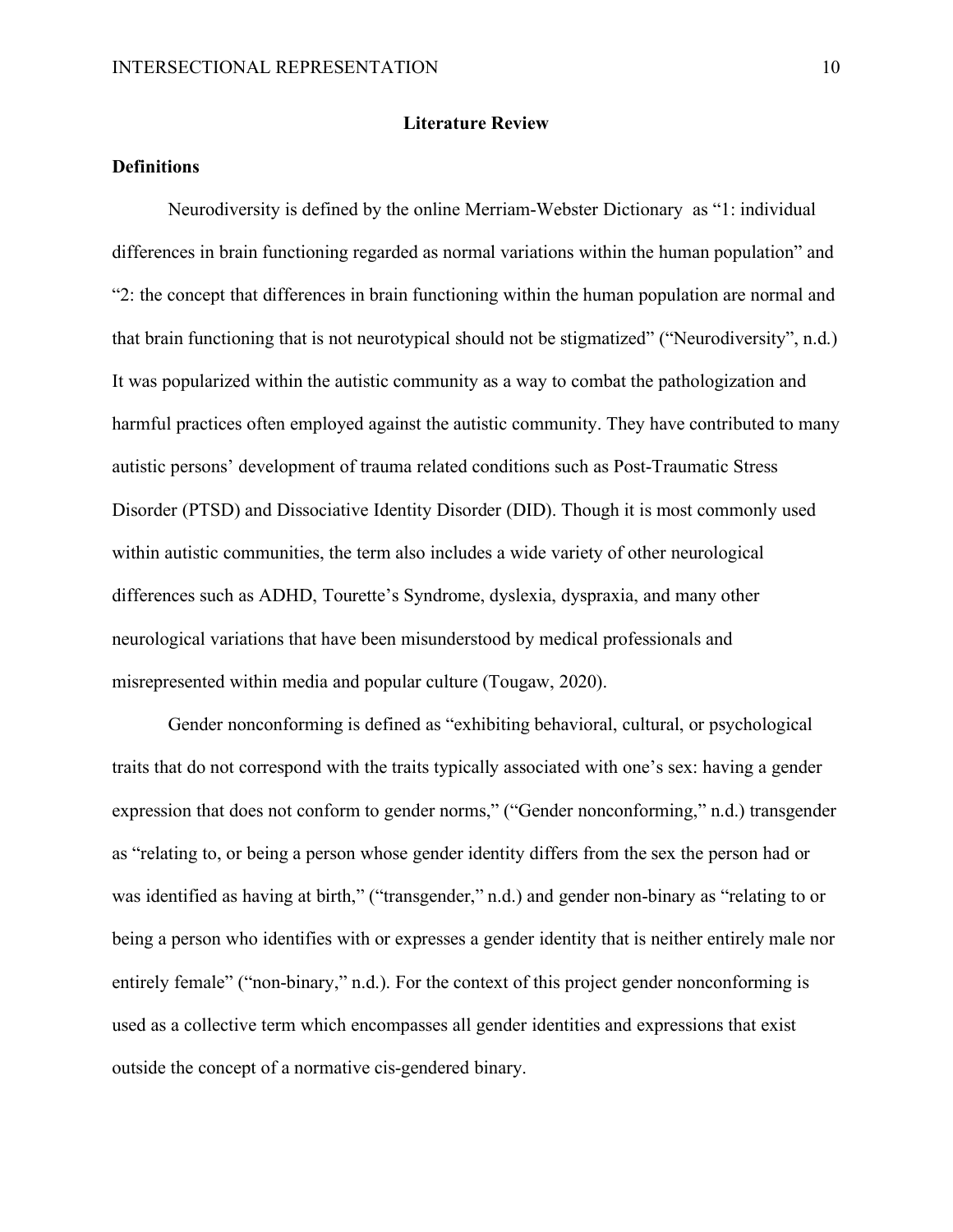In a Change.org petition requesting the removal of horror movie Split from Netflix, members of the plurality community defined DID as "a coping mechanism developed in response to intense, repetitive childhood trauma. This disorder is characterized by the presence of two or more personality states, or alters. The disruption in identity involves marked discontinuity in sense of self and sense of agency, accompanied by related alterations in affect, behavior, consciousness, memory, perception, cognition, and/or sensory-motor functioning" (Swift, 2020, para. 2). Since many members of the plurality community (including those who experience trauma related dissociation) have reservations with the idea that plurality cannot exist outside the context of traumatic experience, it should be understood that the term 'plurality' itself does not imply the presence of traumatic experience. Still, DID and similar dissociative conditions can be helpful frameworks in understanding how trauma leads to the development of dissociative barriers and the ways dissociation can impact a plural person's life regardless of whether or not the plurality existed before the trauma. Other definitions relating to the plural community (system, fronting, inner worlds, etc) can be found in Appendix A.

Intersectionality is defined as "the complex, cumulative way in which the effects of multiple forms of discrimination (such as racism, sexism, and classism) combine, overlap, or intersect especially in the experiences of marginalized individuals or groups" ("intersectionality," n.d.), and will provide the framework for exploring the interwoven experiences of neurodiverse (autistic & plural), queer, and gender non-conforming communities. Each of these unique identities have been commonly misrepresented in the wider whiteheterosexual-cisgendered-male-dominated culture, which has significant negative impacts on how members of these communities are treated in all major aspects of society. Research into autism spectrum (Freed, 2020; Gravitz, 2018; Russo, 2018; Seventh Voice, 2014; Tougaw,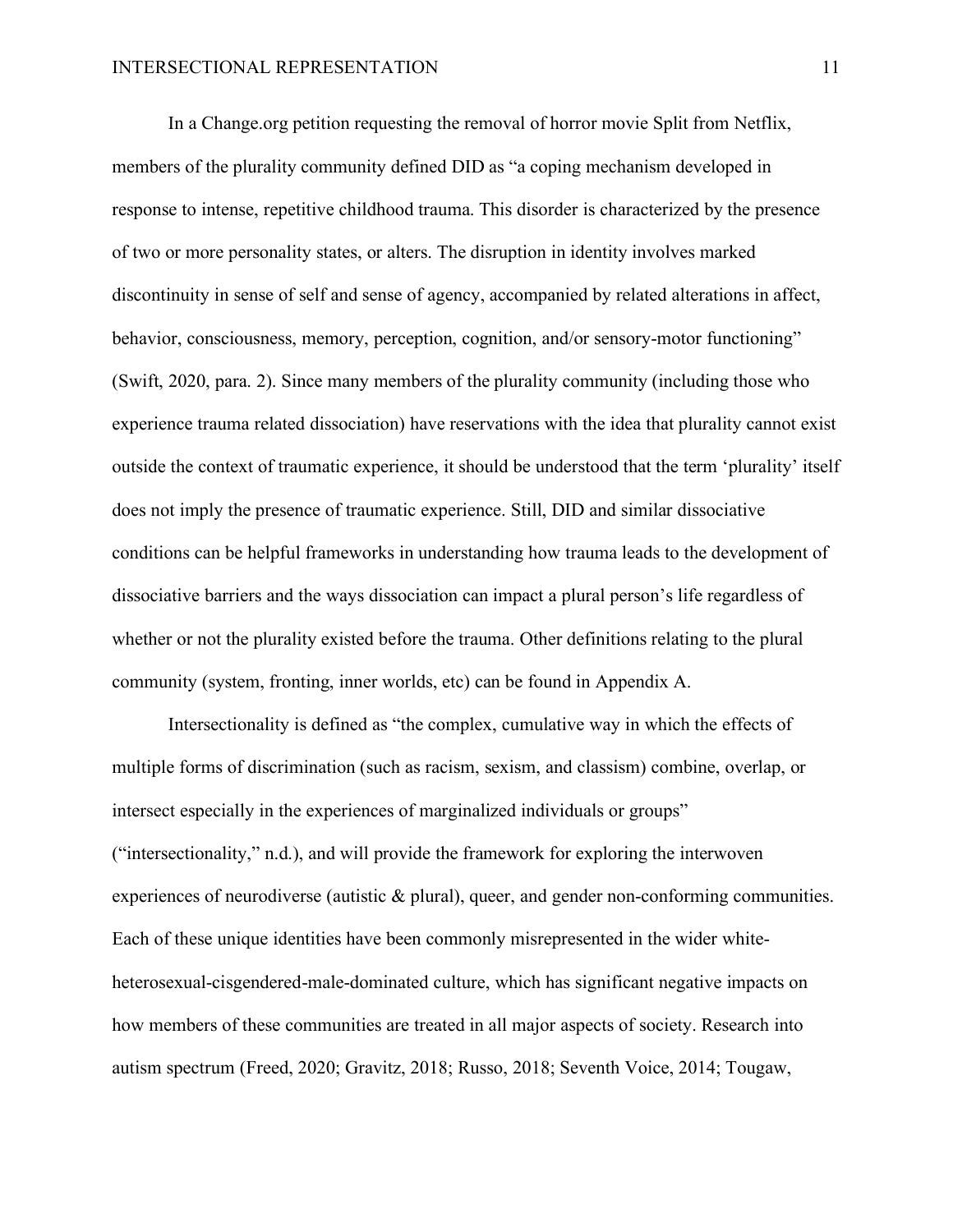2020), non-binary and transgender identities (Freed, 2020; Turban, 2018; Winkle, 2017), and trauma related disorders (such as PTSD and DID) (Jessica, 2019; Matulewicz, 2016; Swift, 2020) shows that these diversities are marginalized, misrepresented, and treated as an undesirable 'other' by dominant social groups, which exposes them to significant and repeated social abuses.

#### <span id="page-11-0"></span>**Link Between Trauma and Neurodiversities**

In a study on the possible connections between autism and transgender identities, it was found that many transgender youths and adults experience high rates of anxiety and depression due to social abuses, with "Up to 80% of transgender youth report being victims of bullying," "44% … report a history of family rejection due to being transgender," and "10% report being victims of violence from their families after they disclosed their gender identities" which puts transgender youths at a higher risk of developing trauma in the absence of healthy and supportive familial and communal interactions (Turban, 2018, p. 4008).

Higher rates of gender non-conforming and queer identities do tend to be more common in the autistic community. This has been accredited to the tendencies for autistic individuals "to be less influenced by or responsive to societal expectations or constraints" and that "This natural inclination to be oneself and not follow the crowd or societal norms, seems to correlate with higher than average incidence of individuals on the spectrum having greater variance and flexibility in the areas of sexual orientation and gender identity and expression" (Freed, 2020). Though many members of the autistic community do express less concern for conforming to social norms, studies show that autistic people are prone to developing trauma as a result of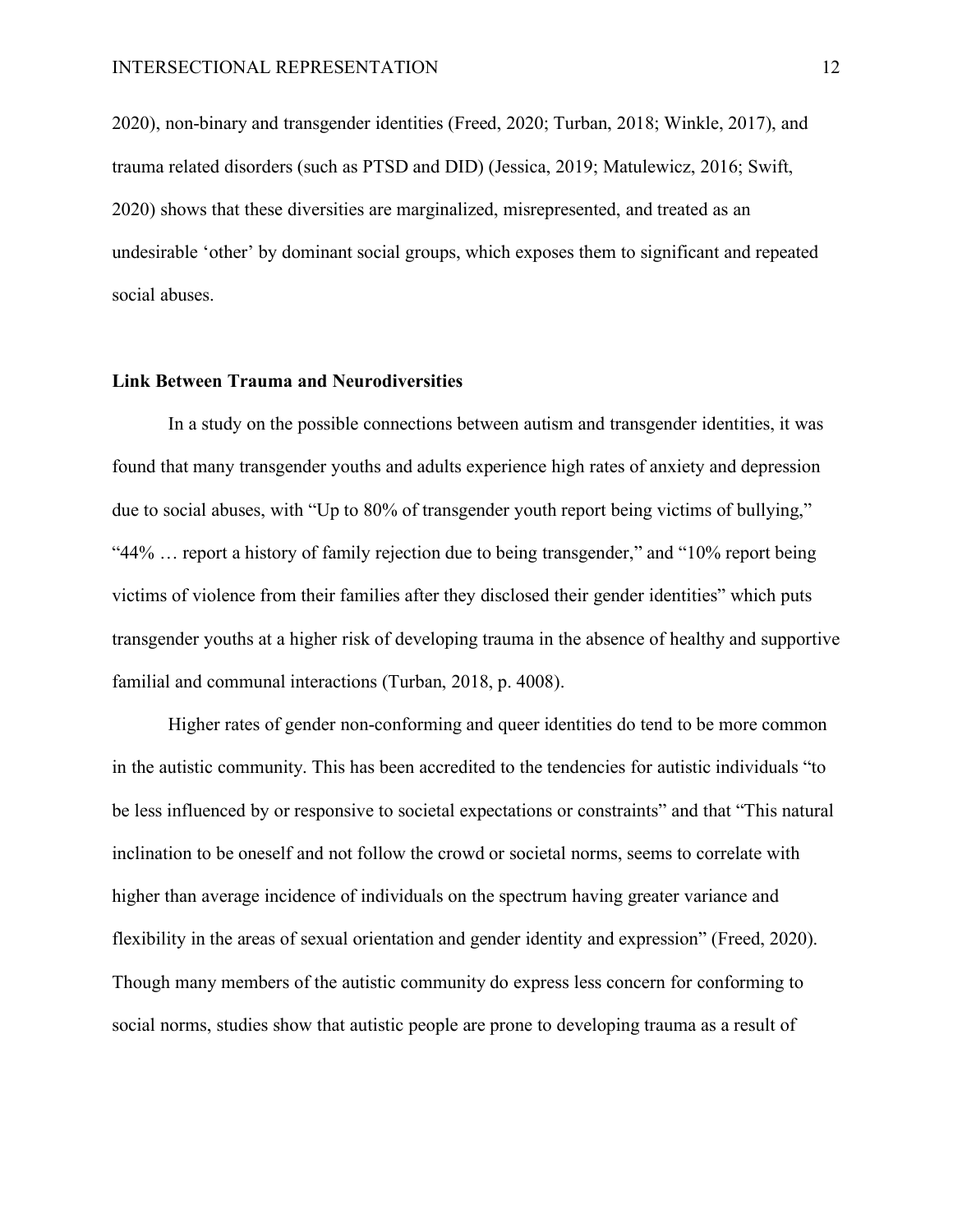repeated social abuses, especially when combined with sensory distress or the loss of social attachments (Gravitz, 2018).

The most common way social traumas manifest in autistic individuals who were assigned a female gender marker at birth is through masking (also called camouflaging), which is the conscious and unconscious hiding of stigmatized behaviors, such as stimming to avoid social harassment. Stimming is any behavior that helps an autistic person in "controlling or reframing sensory input in ways the 'regulate' what's painful so that it may become pleasurable, or at least tolerable" (Tougaw, 2020). Stimming not only helps autistic people cope with distressing circumstances but is also a naturalized way many autistics express a full range of emotions and develop social bonds.

Masking is often a survival mechanism that shuts down natural and healthy behaviors in order to navigate oppressive social structures, both of which put a high toll on the mental, emotional, physical, and social health of neurodiverse people (Russo, 2018).

In recent years studies have found that transgender youths, particularly those assigned a female gender marker at birth, are also "twice as likely to have clinically significant scores" when tested for autistic traits (Anglia Ruskin University, 2019), which has led researchers to believe women on the spectrum have been historically underdiagnosed due to biases in autistic screening criteria which favors stereotypical behaviors more commonly expressed by cisgendered men on the spectrum as a result of the gender narratives that are deeply rooted in Western culture. Women on the spectrum are more likely to receive misdiagnosis such as bipolar disorder, generalized anxiety, depression, or borderline personality disorder. This denies autistic women and non-conforming individuals the critical frameworks to understand and accommodate for the unique ways their mind processes information and makes sense of the world, which can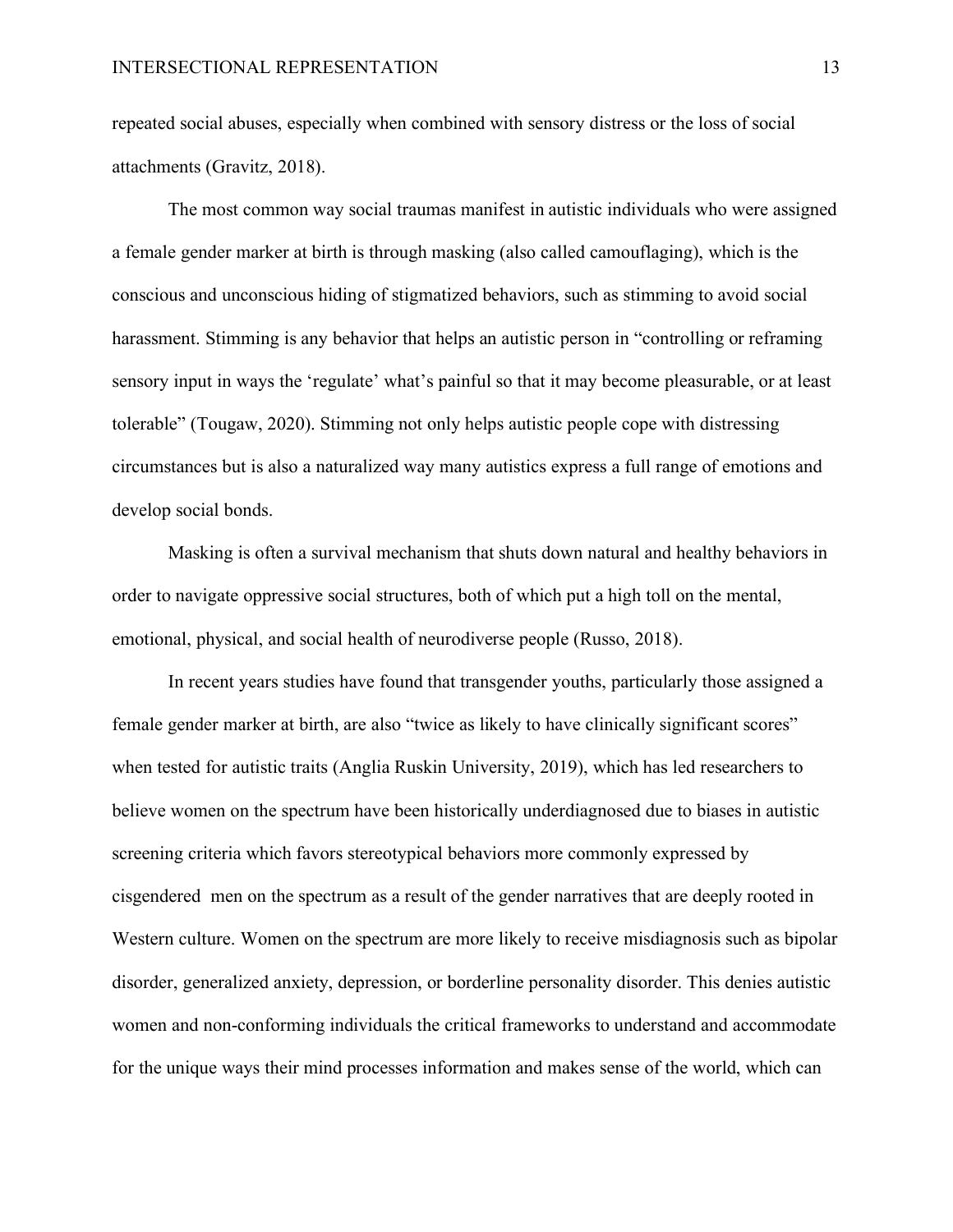lead to frequent experiences of invalidation, gas-lighting, and the internalization of shame that often starts at a painfully young age (Seventh Voice, 2014).

The common thread that ties together the traumatic experiences of each of these communities is gas-lighting, a manipulative and repetitive form of psychological abuse that causes the victim to doubt their own experiences of reality (Freed, 2020; Matulewicz, 2016; Seventh Voice, 2014). Autistics, plurals, and gender nonconforming individuals are all stigmatized as not being capable of understanding their own experiences and are repeatedly attacked with narratives intended to make them doubt their own emotions, memories, and sense of self. Since autistic minds often excel in pattern recognition (Chan, 2013), the gas-lighting experienced by plural, queer, and gender nonconforming autistics in all aspects of life (medical, social, educational, interpersonal relationships, media, etc) has an exponentially damaging effect on their mental, emotional, physical, and social well-being. Essentially, doubting that we are capable of understanding our own experiences and denying us agency to make decisions for our own well-being are some of the most damaging and violent actions that can be inflicted upon plural, autistic, and gender nonconforming persons. They continue to be a major root cause for the intersectional experiences of trauma within these communities.

## <span id="page-13-0"></span>**State of the Art**

So far, we have been unable to find any narratives that represent the mixed origin experiences of neurodiverse plurality in combination with the dissociative divides created by traumatic experiences that limit the ability for members within a plural system to communicate with one another. Most narratives misrepresent DID plurality as a horrific experience akin to demonic possession that is marked by manipulative and violent actions (Jessica, 2019). The most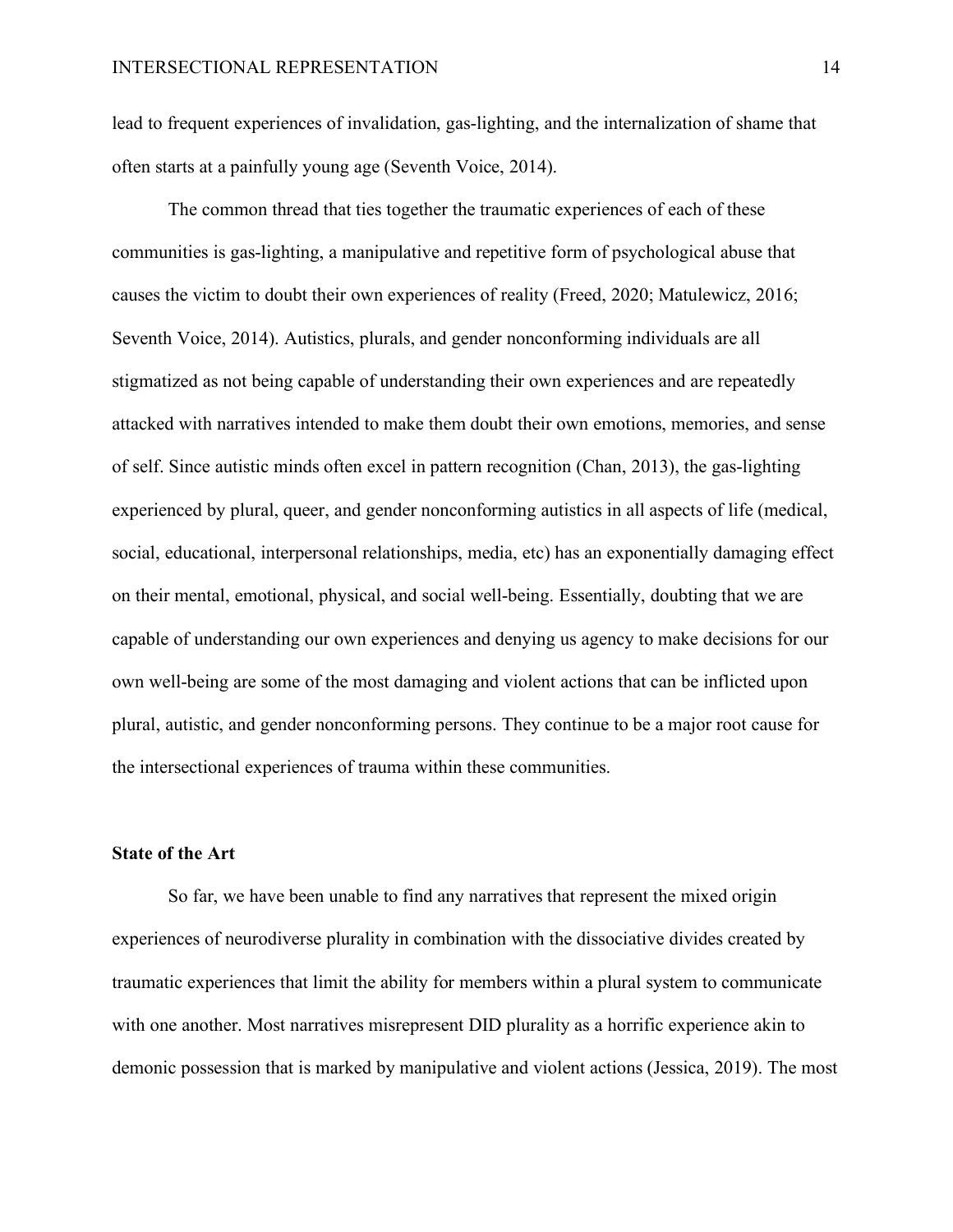recent perpetuation of this dangerous stigmatization was seen with the movie Split which has been widely protested by the plurality community with petitions circulating to have it removed from Netflix listings worldwide because its portrayal of people with DID as predators and villains (Swift, 2020).

There is one key example which presents plurality in a more positive light: In the children's show Steven Universe (Buscarino & Sugar, 2013-2020) the beings known as Gems have the ability to fuse their forms together and form a combined consciousness that expresses a unique blend of each. One of the main characters Garnet is revealed towards the end of the first season to be a fusion of two Gems, Sapphire and Ruby, who have a close bond and prefer to stay fused rather than live separately. The narrative presents Gem fusion as a bond that requires a deep intimate connection to be maintained. The Gems themselves can unfuse anytime they like and feel comfortable shifting between both individual and plural experiences of self. Steven Universe is also an amazing example of queer and gender non-conforming narratives. Since the Gem race reproduces asexually there isn't any form of sexual dimorphism, though they do all use she/her pronouns. Queer romantic attraction is normalized in the narrative as are nonconforming, non-binary, and fluid expressions of gender identity through characters such as Pearl and Stevoni.

While none of the characters in Steven Universe were intentionally written as autistic, many fans on the spectrum find Peridot's behavior and experiences relatable to their own. In response to the fan theories the show's writer, Rebecca Sugar commented, "I don't consider Peridot or any of the Gems on the show for that matter, to be neurotypical – that is to say, most Gems don't think, perceive or behave in ways considered to be 'normal' by the general population, so I think it makes perfect sense that Peridot would be relatable to neurodiverse and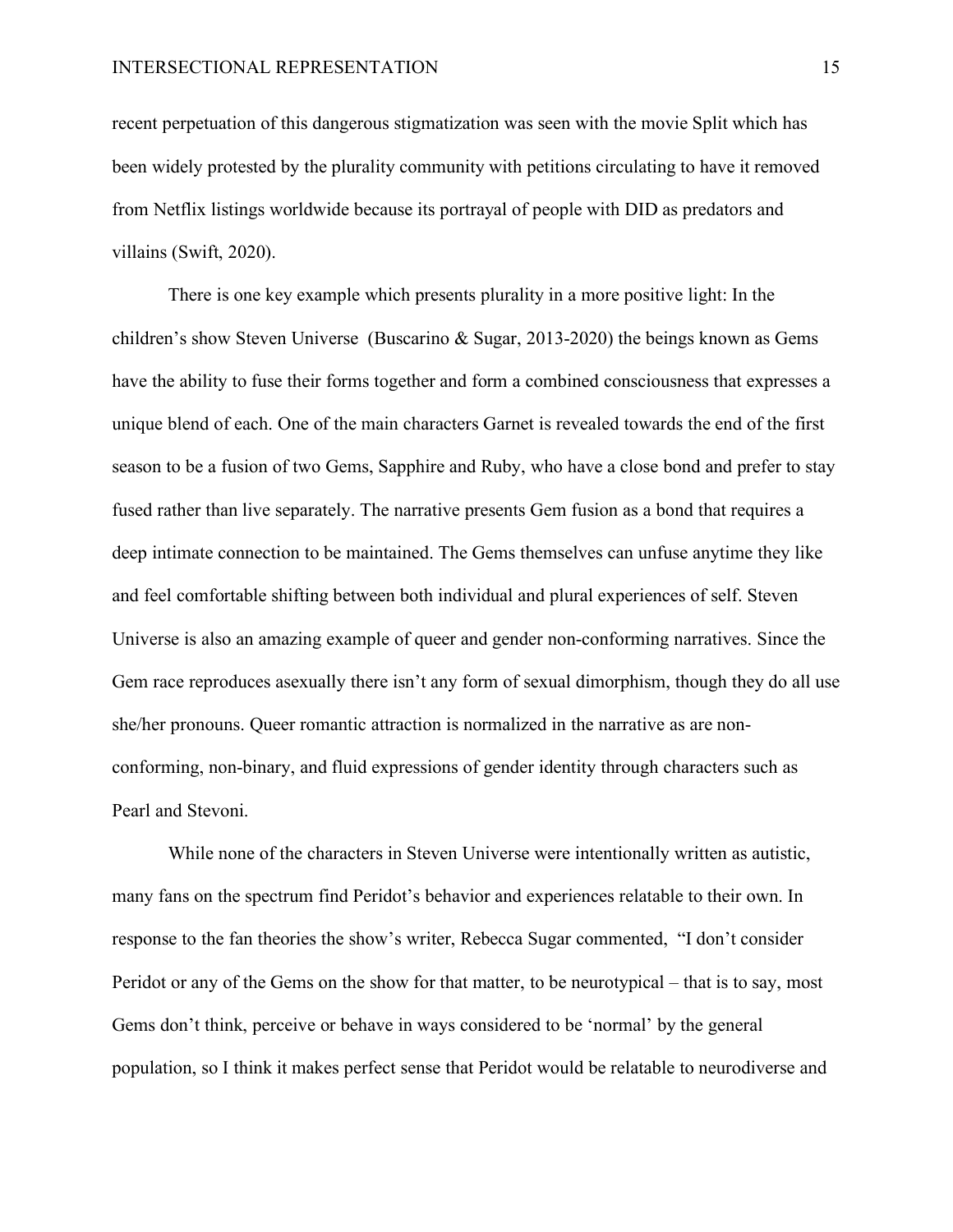autistic members of our audience" (Galanis, 2020, para. 2). For these reasons and more, Steven Universe, is quite literally, a gem among diversity narratives.

Another positive representation of queer and non-binary identities comes from the Netflix reboot of She-Ra: Princesses of Power (Austen & Stevenson, 2018-2020), which boasts several queer couples, including the reveal in its final season that Adora, the protagonist, and Catra, her long-time friend (and for most of the series arch rival) had held a romantic attraction towards one another for a very long time. The finale where they come together is an empowering moment that saves them, their friends, and the entire world they live in. It is presented as an empowering move that will give them the strength to continue to help others who have suffered under oppressive forces. It was a move that honestly shocked us to tears in wonderful and agonizing ways. It was a pain born of realizing what we had been denied for so long and desperately needed to see in the stories we loved, the queer couple who actually gets a happy ending.

While She-Ra exceeded our expectations with representation of queer romance, it fell rather flat when it came to the non-binary identifying character Double Trouble, who is presented as a shapeshifting double agent who will quickly switch sides if the other is able to offer a better deal. Though Double Trouble was only intended to be non-binary and not explicitly transgender, their use of shapeshifting for deceptive and manipulative acts mirrors accusations often used to attack transgender people (Winkle, 2017). Though it certainly doesn't make up for the harm caused by this representation, Double Trouble is given a redemption arch of sorts when they are shown fighting on the side of the protagonist when everyone bands together in the season finale to fight off the oppressive control of Horde Prime. One of the creators, Noelle Stevenson, commented that they wanted to present Double Trouble as "a character who was really dimensional and not 100% good or nice all the time. We want to have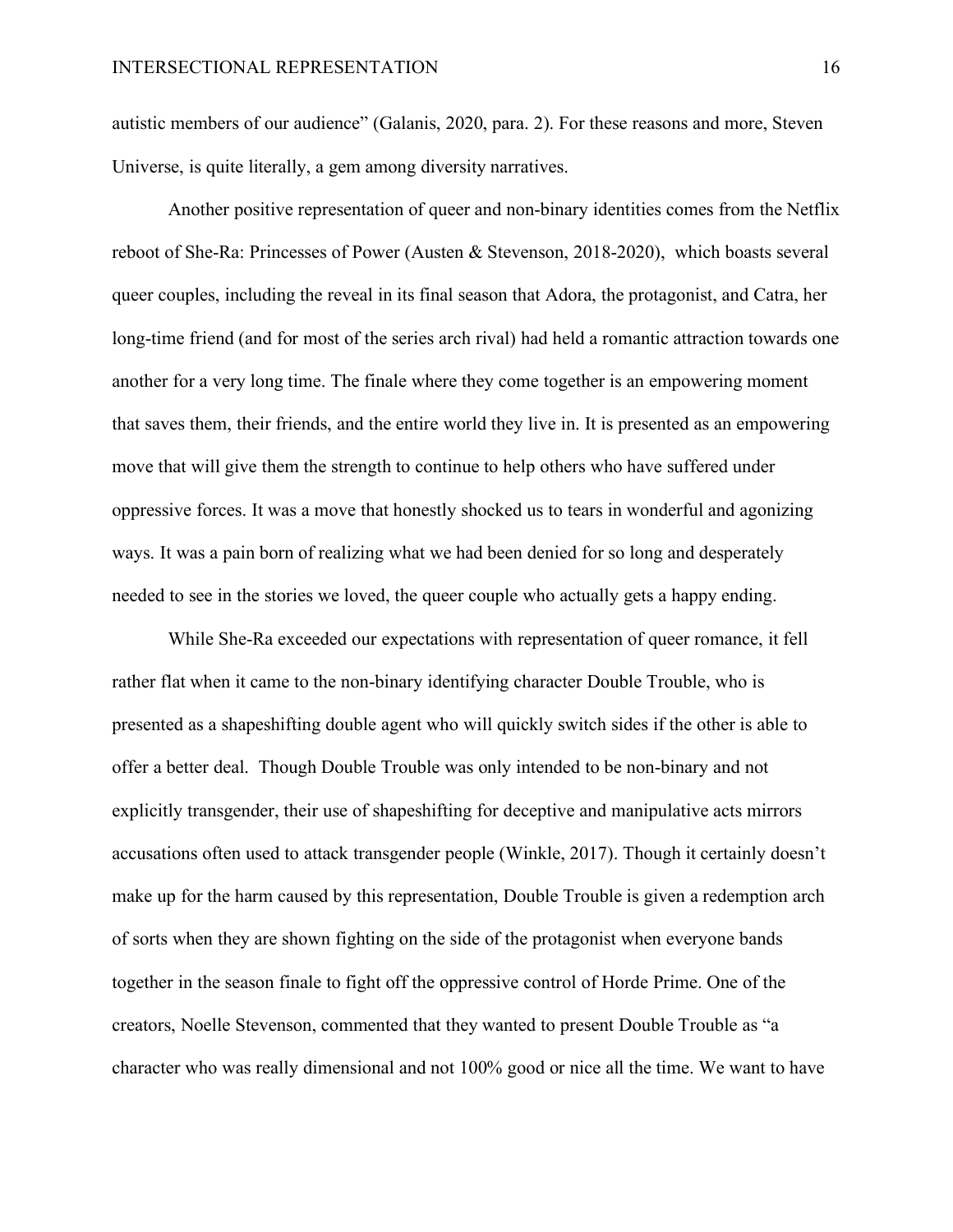those compelling characters who aren't so squeaky clean. We want the messy characters. We want the antiheros. We want the villains" (Brown, 2019, para. 25). While we still have concerns over the particular choices of Double Trouble's 'messy characterization', we do agree that there is immense value in presenting the reality that people are never 100% good or bad and that minorities shouldn't have to achieve an impossible 'angelic standard' (Coates, 2014) to be treated with compassion and respect.

Though She-Ra's villanization of the sole non-binary character was a little bit disappointing, it was heartening that not one single character throughout the entire show batted an eye at respecting Double Trouble's they/them pronouns. Not once was there a scene were someone had to be corrected or look confused or any of the common tropes that indicate an assumption was made based on the character's appearance. All of the characters (and we really do mean all, even the most villainous of villains Horde Prime who is the only villain who doesn't get a redemption arch at the end) respects every character's pronouns without question (Brown, 2019).

We were, however, impressed with the creative team's neurodiversity representation in the autistic character Entrapta, whose character development and story were shaped with significant input from crewmember Sam Szymanski, a board artist who is also autistic (Hermann, 2020). Entrapta's character, as an intelligent and deeply empathetic woman, combats the misperceptions that autism is primarily an experience of men whose experiences are likewise misrepresented with damaging stereotypes (Chappell, 2020). Autistic men in fiction are often represented as either being unintelligent man-children or in the rare case they are depicted as intelligent adults are presented as completely lacking the capacity for empathy, as is seen with the character Sheldon in The Big Bang Theory. Though Entrapta does sometimes struggle with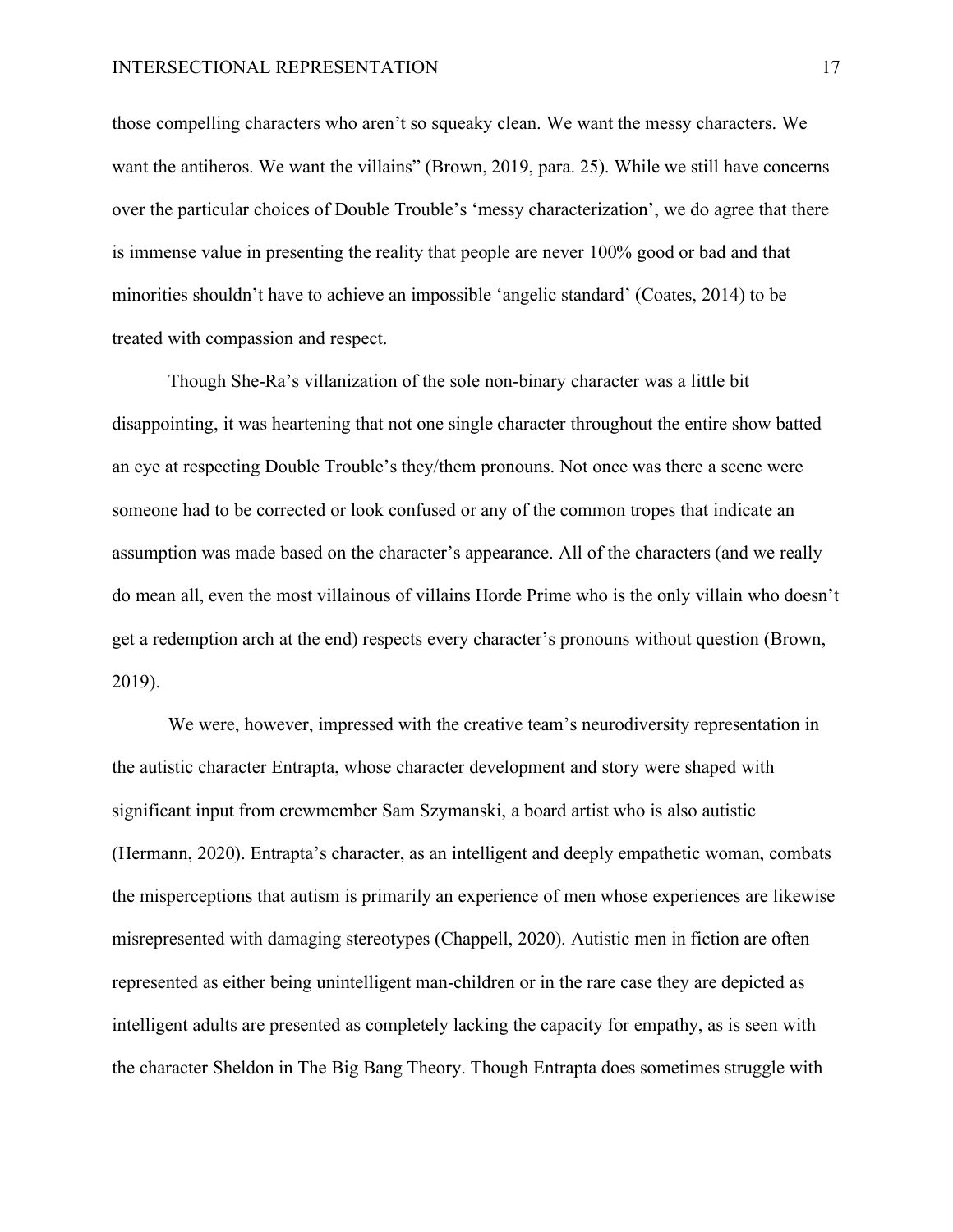understanding her impact on others, it is presented as difficulty reading expressions and not a lack of empathy itself. This shifts the narrative from the stigma that autism causes a lack of compassion to the reality that it is simply a difference in methods of communication that sometimes leads to misunderstandings.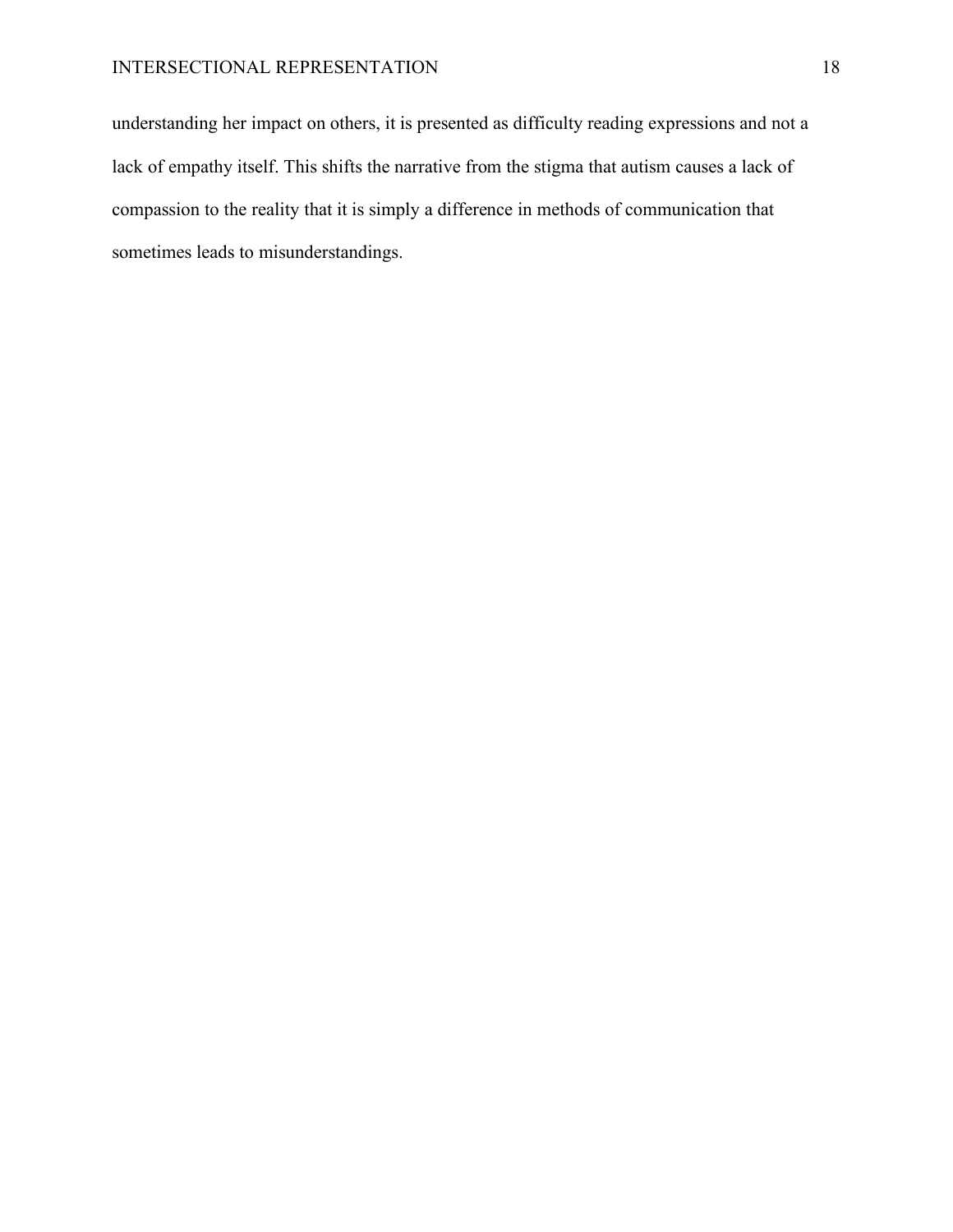#### **Project Design**

<span id="page-18-0"></span>It is difficult to break down our creative or research process into distinct stages or steps, mostly because we are never not contemplating the complex network that surrounds so much of the research we engage with and how we might be able to bring it alive in the storyworlds we share. It is less of an intentional work practice and more a way of life in which we are almost constantly immersed. We also sometimes have to remind ourself to step away from rather than make time to go back to it. That being said, we will do the best we can to break it down to the key aspects of our creative and research processes.

## <span id="page-18-1"></span>**Driving Questions & Empathy Research**

We started with a question: Why did we know so many people who were autistic, gender nonconforming, and plural with trauma-associated dissociation? It was a trend we began to see everywhere once we became aware of the signs within ourself and began to engage with each of these communities. From our reflections on our own experiences, we felt certain that there was a common thread in the kinds of trauma experienced by each of these communities.

We began our process by seeking out research about any possible links between autism, gender nonconforming, and plural identities. Upon establishing that this trend had been noticed by others, we dove into trauma research related to each of these communities to see what root causes were contributing to the development of trauma related conditions like DID. Since most of the research from the academic side of things can be wildly misrepresentative of these communities' actual experiences, we focused our research more heavily on the voices of the communities.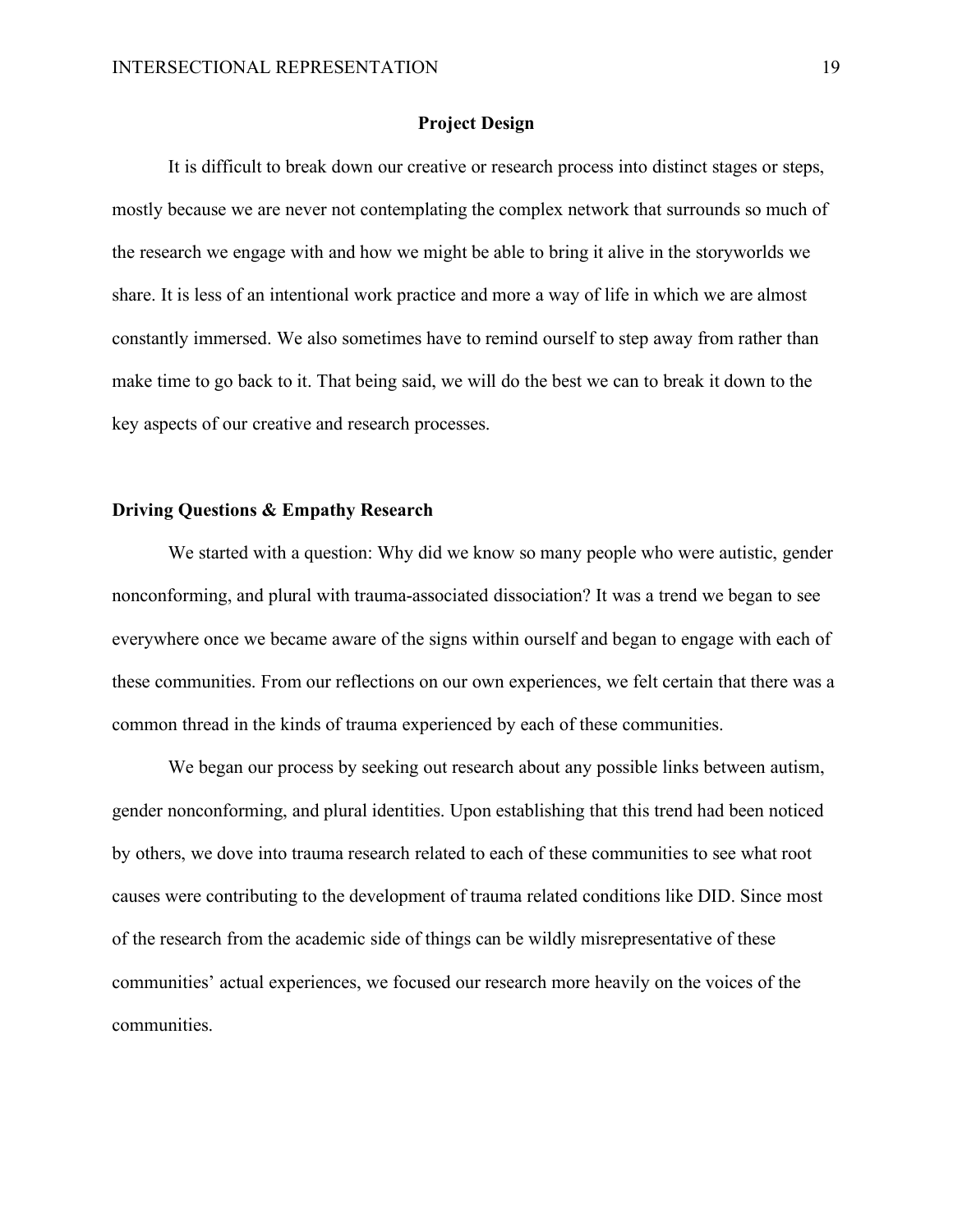Finding a root cause has been one of the most beneficial techniques in our own healing process, and we find it often helps us understand a problem not as a single point on a timeline, but like a spider web spanning out from a central point. This helps us craft narratives that dig beyond the surface and into the unconscious misperceptions that perpetuate internalized modes of thinking ingrained through trauma.

Empathy research was conducted as observational field studies of the daily struggles, complaints, and concerns of the community through online platforms such as social media (Discord and Twitter primarily), YouTube channels, individual blogs, as well as through inperson conversation with our own social circle. Due to the sensitive nature of this research we did not record any conversations or interactions to protect the privacy of the community. This research not only allowed us to find the common frustrations and challenges the communities face, but also to observe what makes a community feel welcoming and supportive to those individuals who live in the intersections of autistic, gender nonconforming, and plural identities.

#### <span id="page-19-0"></span>**Ideation & Finding the Root Cause**

As we have already addressed in our literature review, the major cause of a lot of trauma within these communities is the frequent gaslighting and pathologization of diversity that denies us agency in many aspects of society, particularly medical, educational, and social environments. In our experience, agency is never given back by the same authoritarian system that denied it in the first place. We have to give ourselves permission to trust our own experiences, validate ourselves, and live life with the way that makes sense to us—not in the way we were told we must live—before we can change the systems that hold us in stagnation.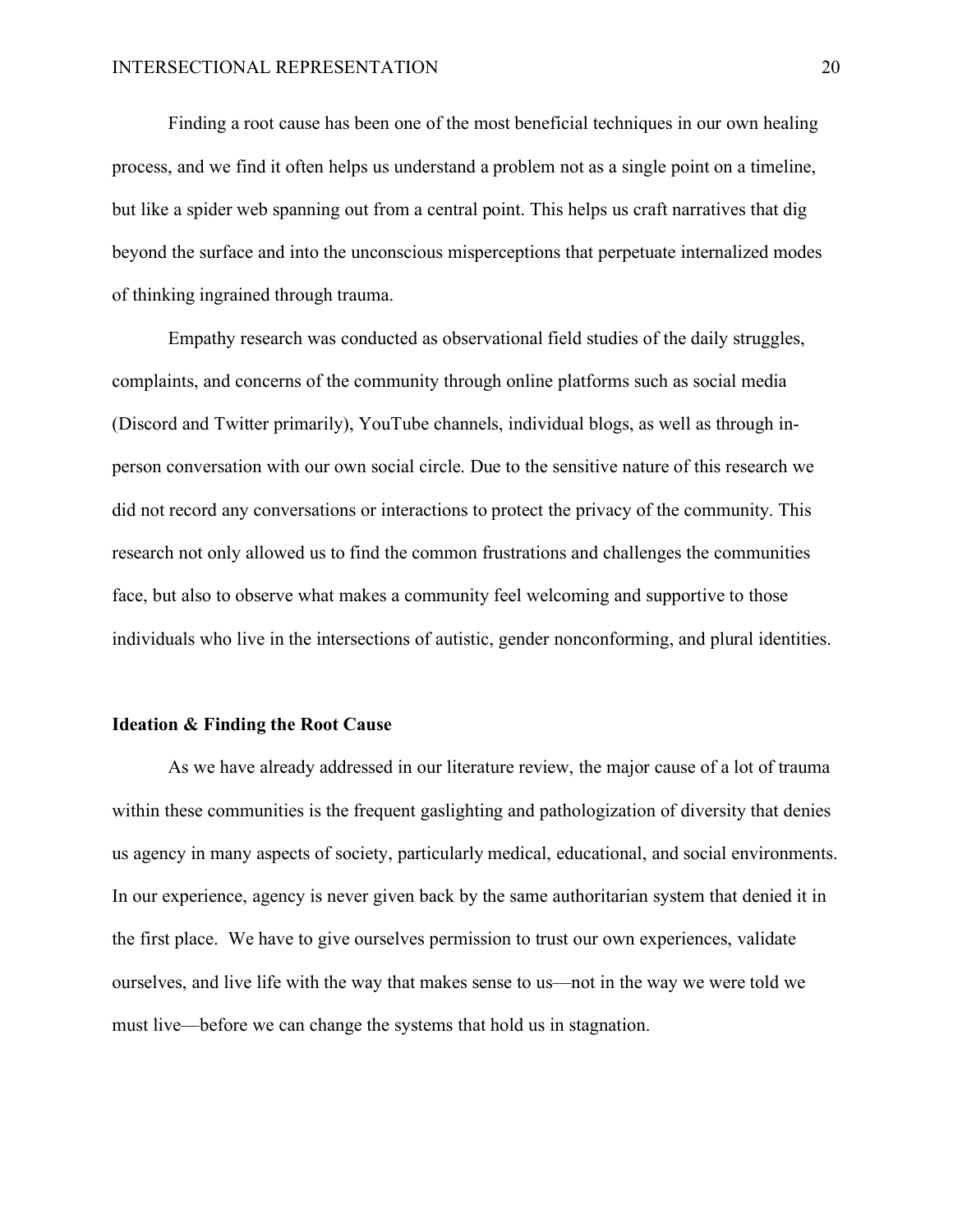Finding this root cause was a major turning point in how we approached our project design, because it greatly impacted the way we crafted the fictional narrative from that point. Much of the writing we storyboarded and prototyped up to that point turned out rather disappointing. We knew we were unconsciously replicating something we had internalized, and not representing our own authentic experience. We meditated a lot during this time on how interwoven the denial of agency and the representation of trauma as the defining narrative told about most of these communities were, and how it was impacting the story we thought we had to tell.

We asked 'why do we feel this is what we are supposed to tell?' and realized a lot of the drive was rooted in the fear we would be misunderstood or fake-claimed (in other words, gaslit) if we didn't spill in graphic detail the causes of trauma. This is an incredibly common (and violating) experience for members of the plurality community, who are often expected to expose their trauma even before they've been able to process or heal from it. To move our own mindset away from this damaging cycle, we began studying the communities where this was not the norm and focused on the behaviors of support and validation that was actually helping members of the community heal.

Due to the deeply personal nature of this narrative our process of ideation after research consisted mostly of personal reflection and interpersonal communication with close friends and family. We were not trying to write anyone else's story but our own. Our research into the experiences of other members of our community was to gain new perspectives on experiences we had lived through ourself. For this reason, the crafting of the storyworld had to come from a place that felt authentic to the voices of our own system, and not a representation of the community as a whole. We are not speaking for anyone but ourselves.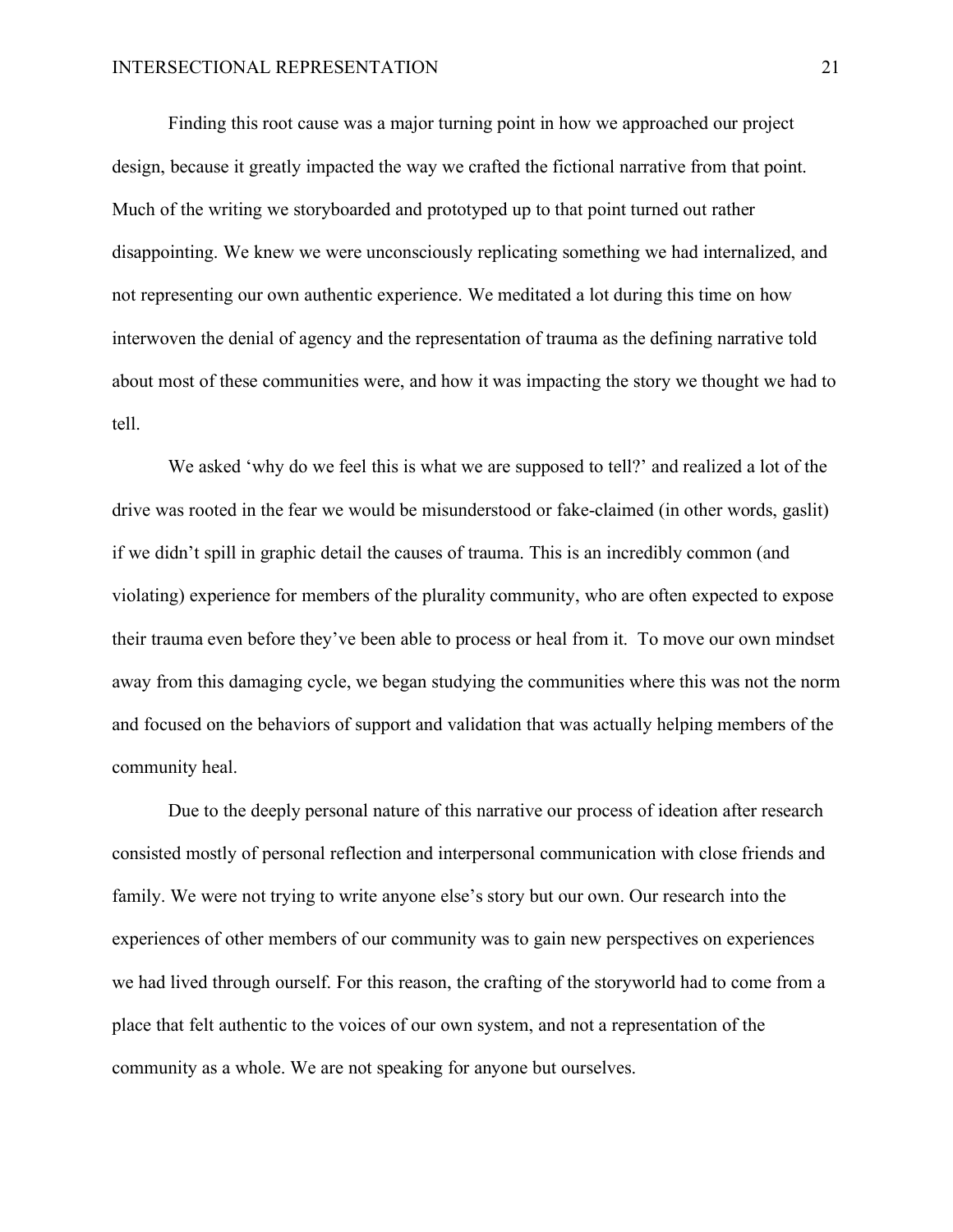## <span id="page-21-0"></span>**Reframing the Narrative**

We realized the narrative needed to be completely reframed in order to get away from the stigmatizing cycle. Instead of writing about autistic, gender nonconforming, and plural individuals trying to cope with trauma within a neurotypical, cis-het, singlet society, why not frame the entire narrative from the perspective and setting of a community where autism, gender nonconforming, and plurality is the norm? Why not flip the narrative and immerse our intended audience within their own community, and not the one they are likely seeking reprieve from when engaging with a fantasy story? Our daily mantras became "You don't owe anyone your origin story" and "Stop writing for a neurotypical audience, we all autistic here."

## <span id="page-21-1"></span>**Prototyping**

Our writing process when crafting fictional stories involves a lot of switching back and forth between ideation and prototyping stages as we gradually course correct each time we feel something just isn't quite landing the way we want it to in the narrative.

We explored the storyworld through daily questions, contemplations, storyboards, possible scenes, character development moments, songs, poems, random lines, snapshot moments, memories, and immersive meditation practices much of which was recorded through audio, video, or written formats.

By far though, the most valuable technique we used on a daily basis, multiple times a day, was the meditative practices that allow us to strengthen communication within our inner system. Regular communication with system members can be its own kind of focus group, with many voices being able to weigh-in on perspectives the current fronter(s) were not aware of,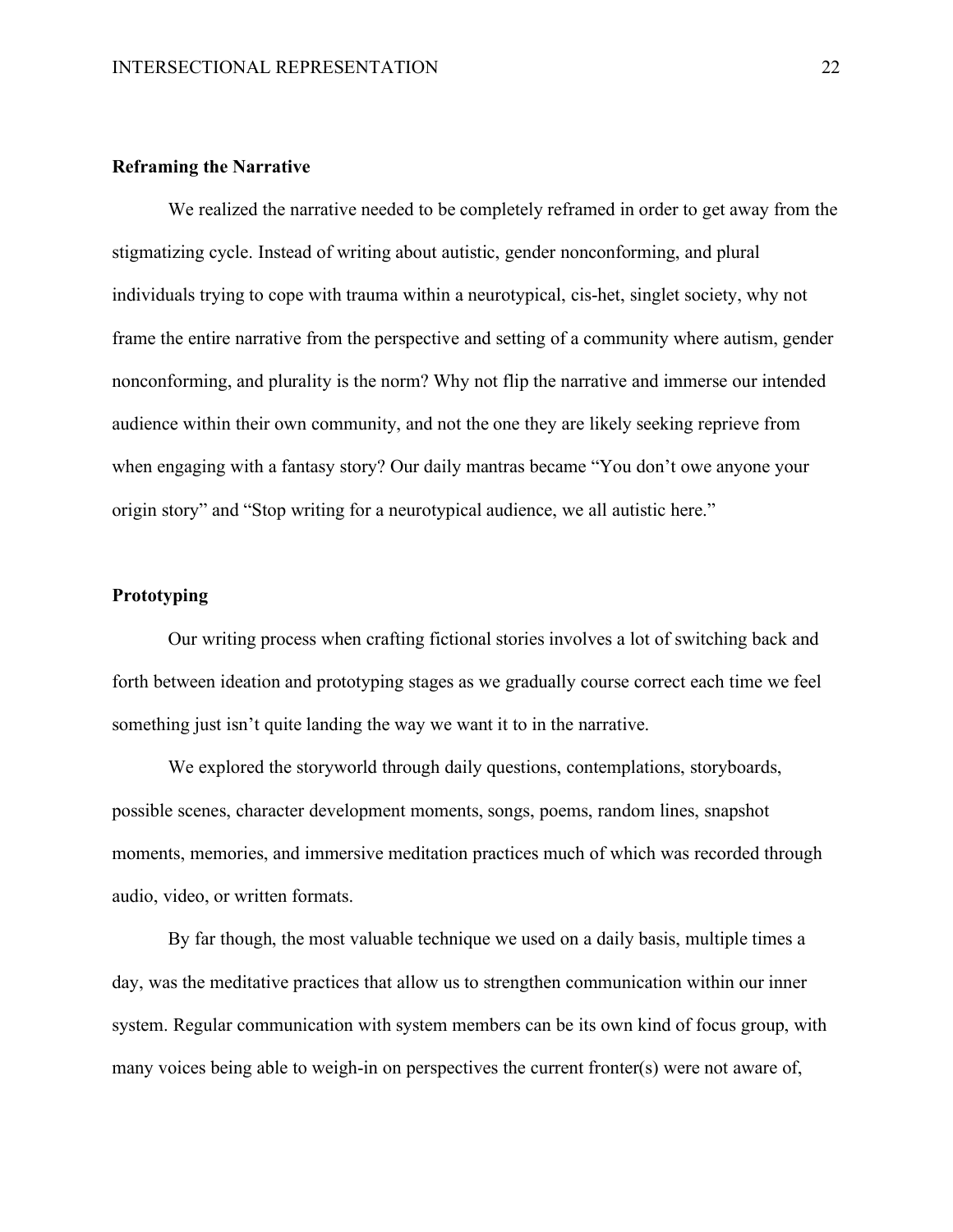making it an essential part of the creative process. Afterall, the best way to write about an experience is to observe it closely, and so we spent a lot of time doing our own field study within our inner mindspace.

#### <span id="page-22-0"></span>**Transmedia Design**

Since we did not have access to the resources necessary to create many of the transmedia extensions we hope to later delve into with this storyworld, we decided to focus the narrative on the written portion, which could be published in novel format or through an online platform. The portion we've submitted is an extraction from a larger piece that will continue to be expanded upon after the completion of the project.

Other media forms we intend to venture into includes fictional podcasts, short animations, music, graphic novels, webcomics, and illustrated journals, with the potential for the storyworld to be continually expanded upon for as long we have interest in doing so.

A few of the extension we intend to explore further include:

#### <span id="page-22-1"></span>*Worldbuilders LLC – Podcast*

Worldbuilders is a fantasy company that provides immersive inner world journeys as an entertainment and self-discovery service. It provides an opportunity to explore what a supportive workplace environment might look like for autistic, queer, gender nonconforming, and plural members of the community. While this podcast will aim at advocating for fair and equitable treatment in the workplace by representing Worldbuilders LLC as a company that invests in employee wellbeing, the narrative is not intended to be a serious exploration of workplace inequality issues. The main focus of the narrative will be about the experiences of inner world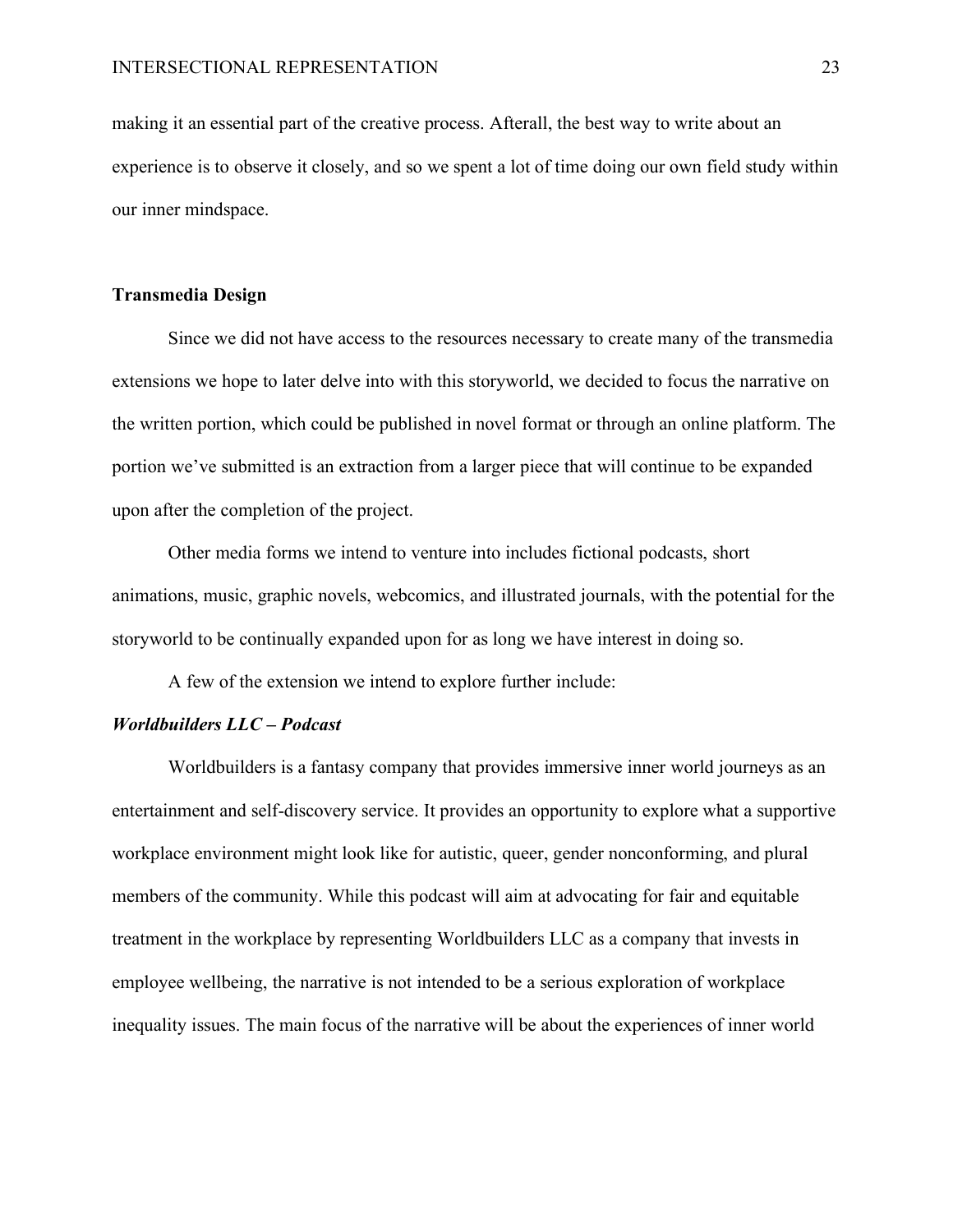journeys that strengthen communication and understanding of the inner community within neurodiverse systems.

#### <span id="page-23-0"></span>*Webcomic*

A 'slice of life' style comic that will have no distinct or linear narrative, but instead evolve naturally as the daily lives of various characters are unveiled through snapshot moments. The main focus will be on destigmatizing naturalized and beneficial behaviors, such as stimming, healthy communication, and communal support practices that are often not seen in public spaces, but instead take place in the safety and comfort of home. This narrative format allows for a wider range of experiences to be expressed, as it doesn't rely on language processing to communicate brief (though still significant) experiences of acceptance and support.

## <span id="page-23-1"></span>*Fabricated Artifacts*

Our goal with this storyworld is to create a deeply immersive experience. Fabricated artifacts are creative pieces designed to look like they were extracted directly from the storyworld. Some examples of how we intend to do this include:

• Illustrated research journals – These will provide historical, cultural, and ecological background information and visual reference for many of the fantastical elements of the storyworld. These journals will be referenced in the larger stories as works the characters themselves created. These will be especially helpful in explaining some of the symbolic representations of the fantasy world by grounding the audience in how the characters of that world make sense of their own environment.

• Music – Music plays an integral role in the cultural and spiritual practices of many of the characters. We intend to eventually produce music that tells its own stories about the cultures and communities of the storyworld. The music will combine historical cultural songs and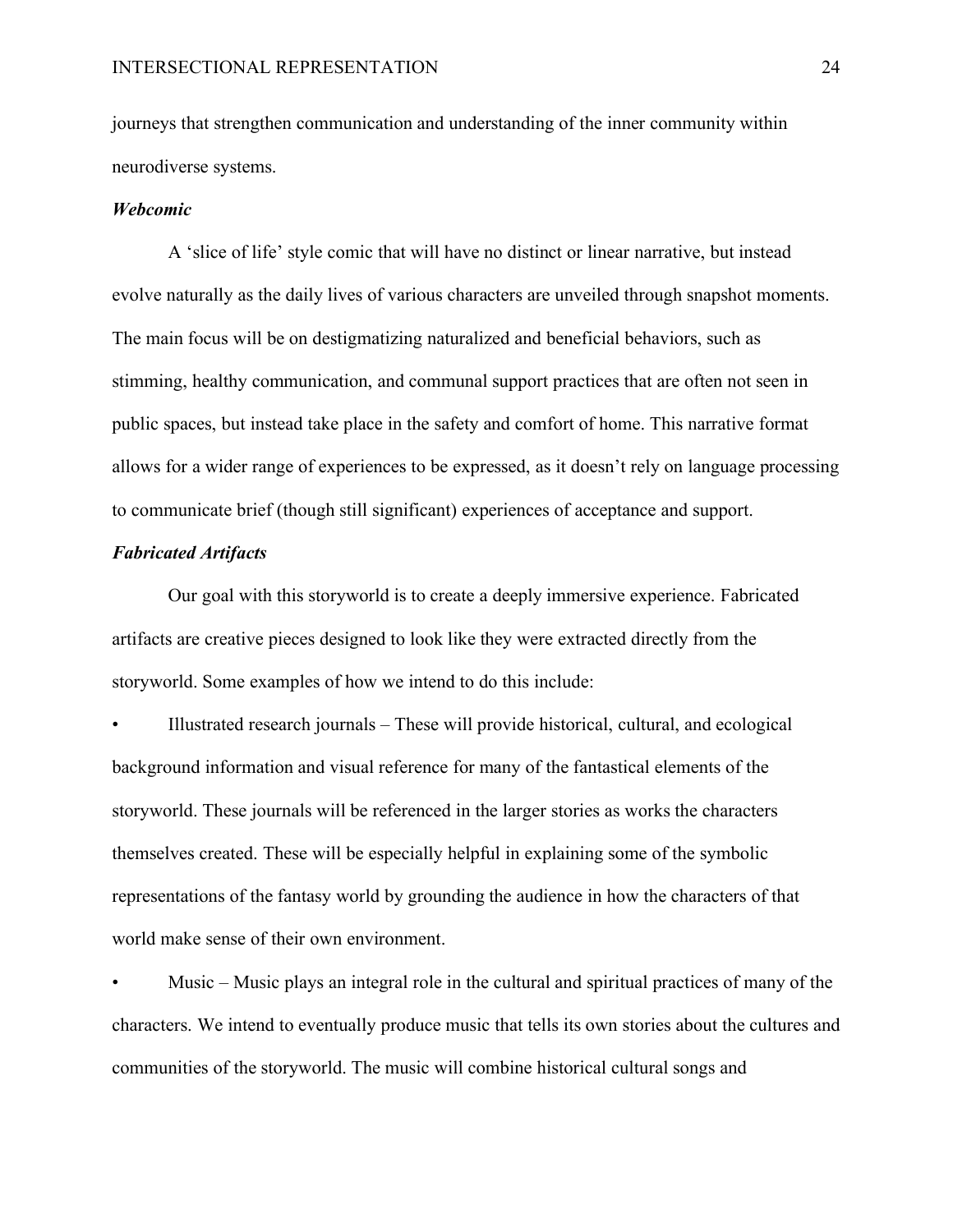contemporary voices to show how perspectives change over time and the narratives different communities found empowerment in as they reclaimed their own voices, particularly during civil rights movements.

• Inner Worlds – A cross-genre literary magazine that publishes works about or inspired by inner world explorations.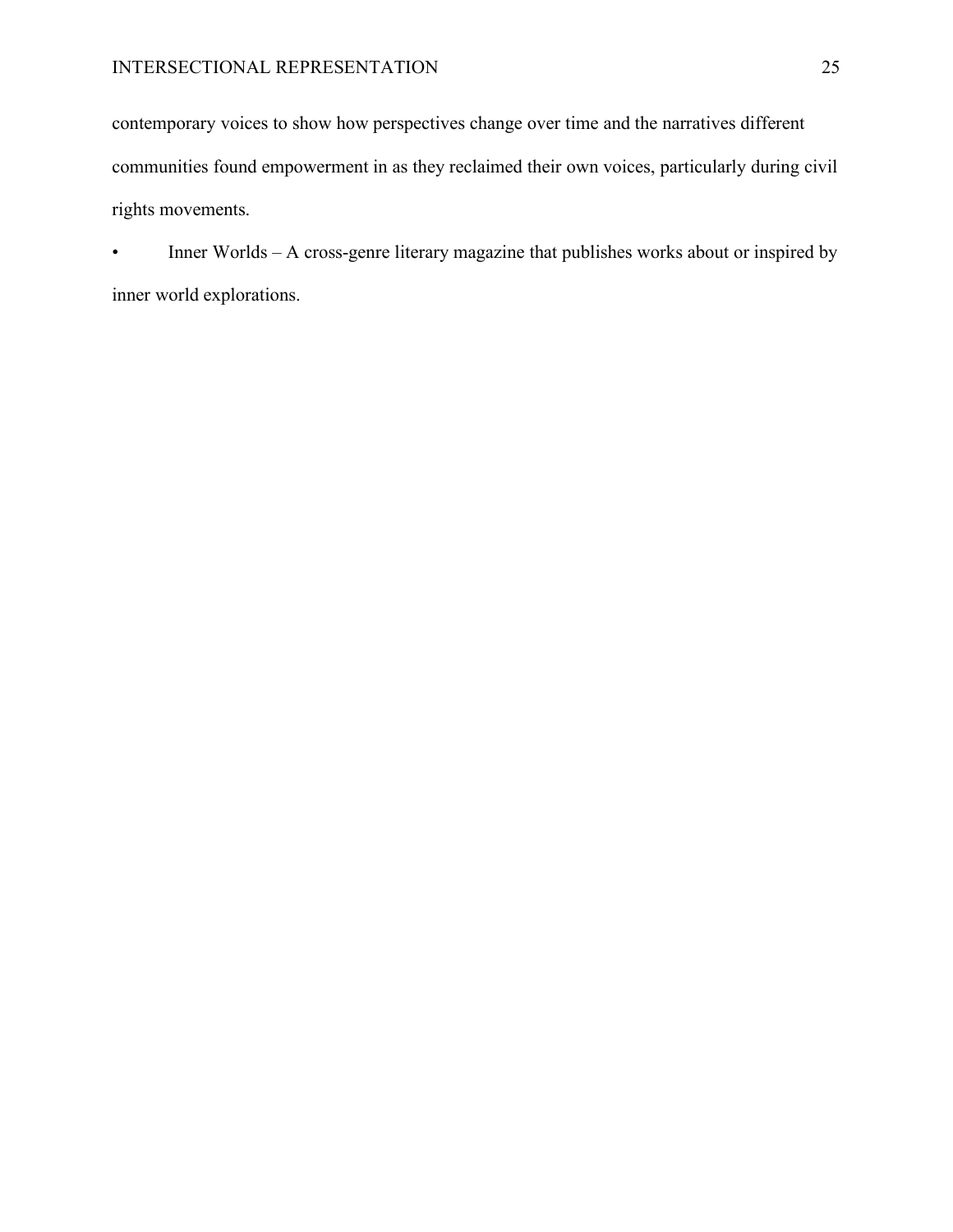#### **Project Representation**

#### <span id="page-25-1"></span><span id="page-25-0"></span>**Core Elements of the Storyworld**

Since this project focuses on ways to represent neurodiverse (autistic  $\&$  plural) and gender nonconforming (queer, transgender, and non-binary) experiences, the scenes submitted for the creative portion focus on moments that emphasize these aspects of the characters' identities and lives. These scenes, however, should not be read as representative of the main narrative. Consider these scenes the same way you might any day of your own life. The struggles of the moment do not define your entire existence. The following core elements describe the larger story beyond the presented scenes and provide some background on the focus community which the main narrative will follow.

#### <span id="page-25-2"></span>**Celebrating Diversity & Destigmatizing Natural Behaviors**

All forms of diversity are normalized within the focus community. Even if other communities in the world may still stigmatize them, these communities are only vaguely referenced through character interactions as the community members show support for one another. All pronouns are respected, which includes respecting the individual identities of each member within a plural system. No one is expected to have a static identity. Changing and fluid identities are viewed as signs of positive self-exploration.

The focus community fosters an environment of open and frequent communication to help each other develop a better understanding for their own and each other's needs. Behaviors such as stimming are not simply tolerated or accepted but are often a bonding and communal experience enjoyed as a group. In this way community members learn from one another and normalize behaviors that many have experienced stigmatization over in other communities in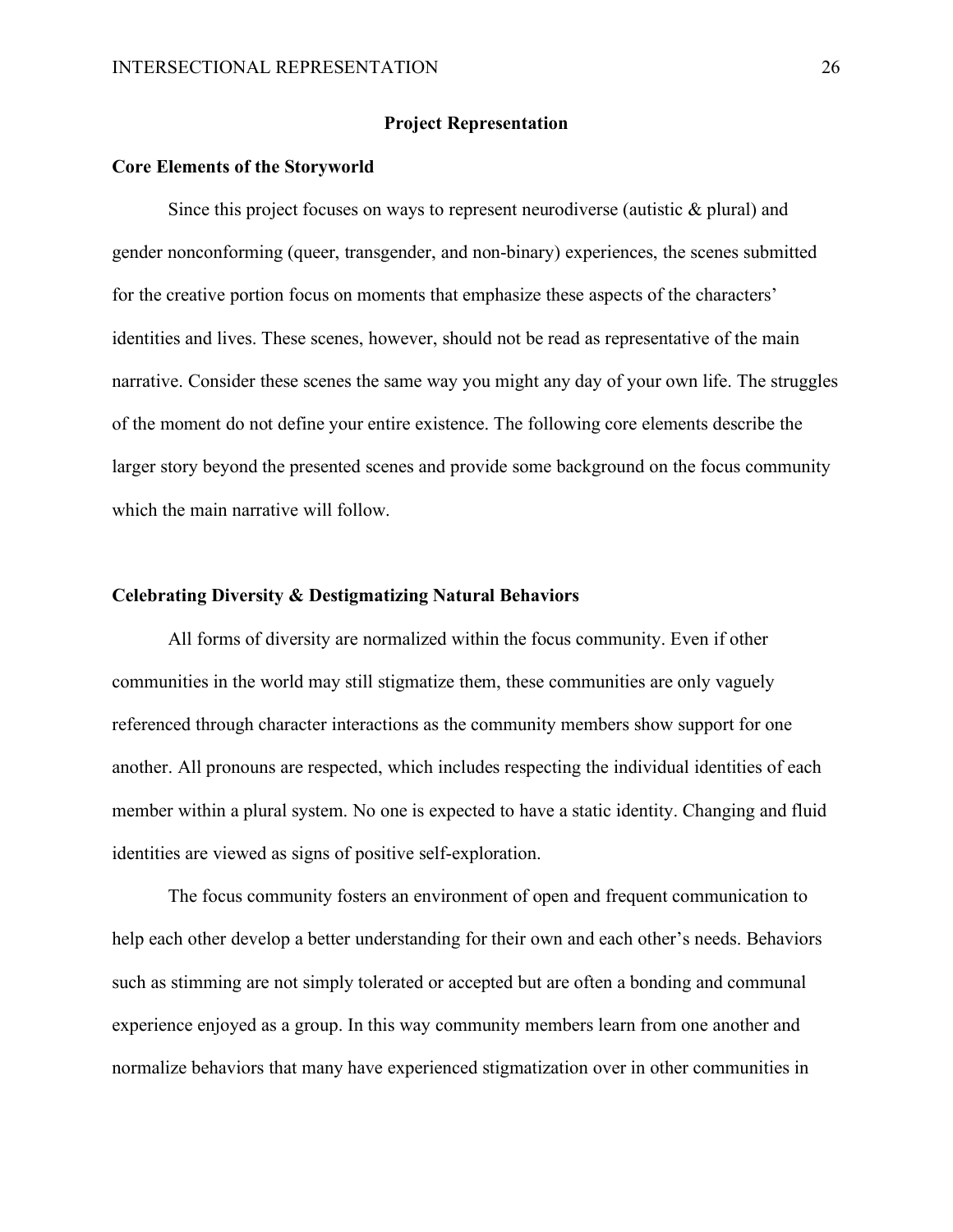their world. This encourages new members of the community to open up about their own experiences and feel comfortable talking about their own needs as it quickly becomes apparent that this community is very different from the ones they've been in before. For many, it becomes the first place they truly feel safe taking off the mask they've unconsciously been wearing most of their life.

#### <span id="page-26-0"></span>**Self-Agency & Communal Support**

Characters are supported by their community as they explore their own identities. The community respects their agency in defining their own experiences and encourages selfexploration. The community respects all modes of understanding one's own experiences. Some members of the community find value in the medical frameworks that help them adjust their lives and environments to accommodate for potentially disabling experiences (such as overstimulation), while others find more meaning in spiritual understandings of their experiences. Regardless of how the community members make sense of their own experiences, all views are respected. The community exists to support one another as they grow, and never to police each other's identities or behavior.

#### <span id="page-26-1"></span>**Trauma is not the central narrative**

For that matter, the central narrative isn't about the characters' identities at all. While their identities impact a lot about how characters support one another and interact with their world, the story itself isn't about their identities as neurodiverse or gender nonconforming individuals. For this story to be more than just an educational narrative, the characters must be allowed to have lives beyond their identities.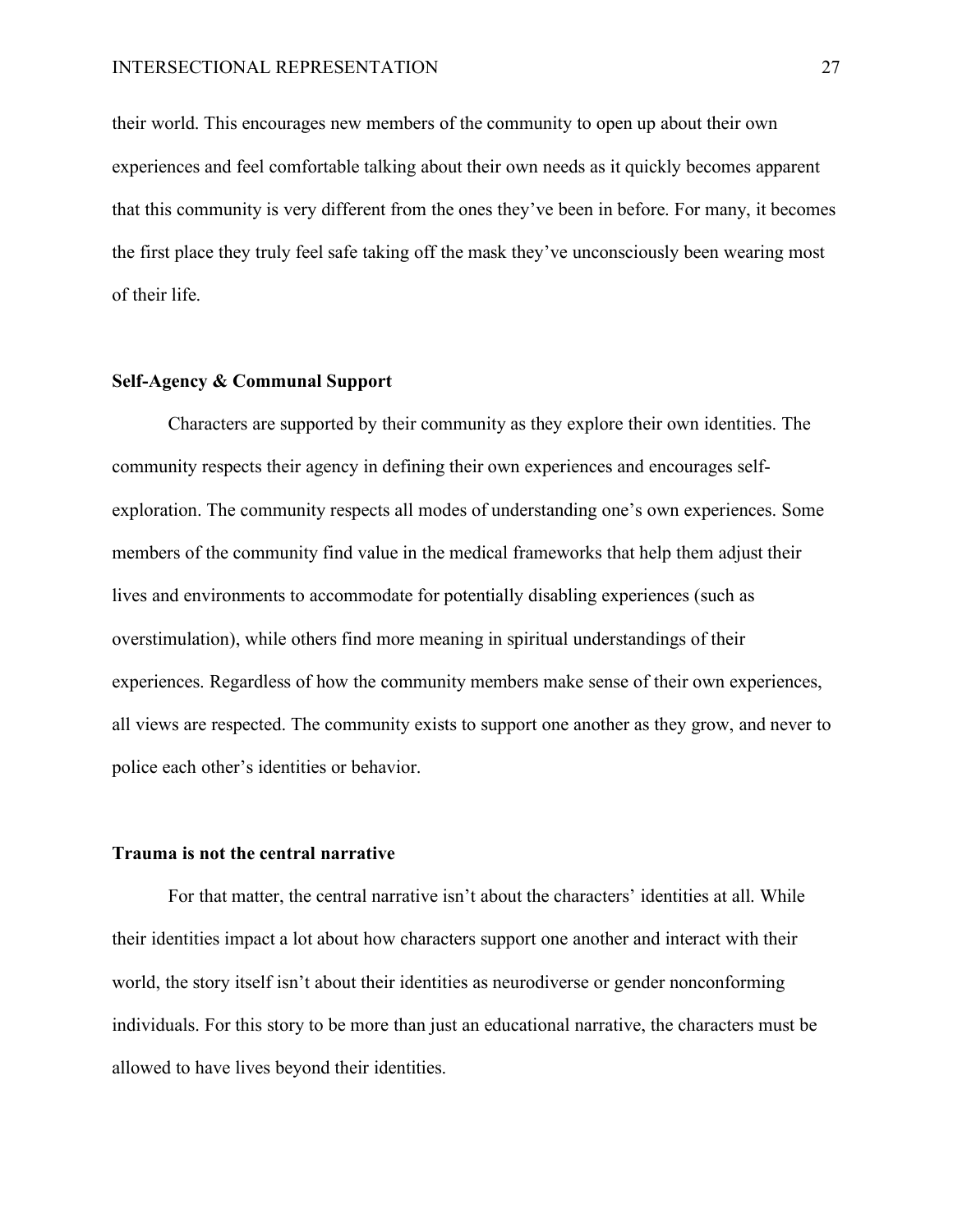Explorations of identity and self-expression function as sub-plots within a story that has absolutely nothing to do with the character's identities or past traumatic experiences. Within this framework, communal support and respect for self-agency become the normalized backdrop for transformative experiences as characters pursue their passions and carve their own paths in life. Their identities do not define who they are or the lives they are capable of living, nor is the narrative about them having to discover this. They are not saviors, victims, heroes, or villains in the traditional sense. This is a story not about epic, world ending scenarios as is common with the fantasy genre, but a celebration of the strange and wonderful experiences of family, community, and what awaits beyond the common perceptions of 'everyday life.'

While some transmedia extensions may build upon the references to social activism movements and historical events to further worldbuilding, the direct traumas and social injustices suffered by the characters will never take center stage as a part of the immediate action nor be revisited in flashback. We felt this was important to avoid causing distress to our own community, many of whom are at a heightened risk of retraumatization if exposed to triggering content. Many in our community have already experienced those forms of violence first hand and do not need a reminder, or an education, on how horrible it can be to live through abuse, which is often the purpose of immersive scenes and flashbacks of traumatic experiences.

#### <span id="page-27-0"></span>**Worldbuilding**

For an in-depth description of the fantasy & worldbuilding terms found in this section see: Appendix B: Worldbuilding

The fabulist/surrealist multiverse where the story takes place is home to many fantasy creatures and spirits, and as a result many different cultural and spiritual tradition. The focus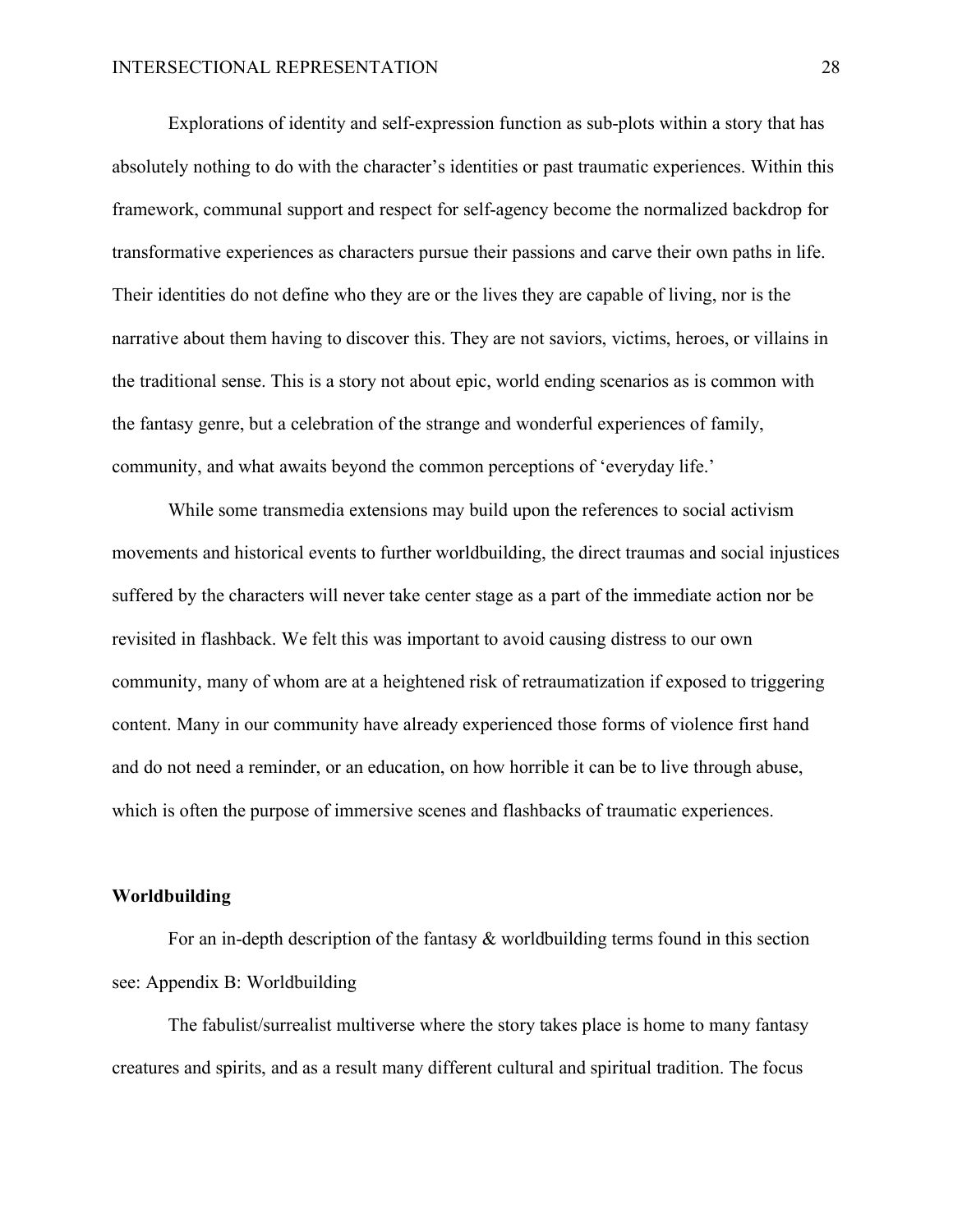community was founded by veterans of the Incarnae Liberation Movement, an intersectional spiritual revival and civil rights movement that fought for the repeal of oppressive laws that criminalized natural behaviors and stigmatized neurodiverse, queer, and gender nonconforming identities.

In the realm where the Incarnae Liberation Movement took place, shapeshifting was one of the natural behaviors that was subjected to criminalization. Shapeshifting is an important part of many spirits' cultures and religious traditions and is beneficial to their health as it helps them in sensory processing and energy regulation. Shapeshifting allows them to adjust to new environments or social situations in ways that help them remain comfortable, create or strengthen social bonds, and experience their surroundings in a more fulfilling manner. Shapeshifting can be a way to stim and bond with others but also can be a tool for masking, depending on whether or not the individual feels it is safe to be themself.

Plural and gender nonconforming identities were once celebrated in Ania culture and were openly expressed through shapeshifting. Violent cultural oppression led many Ania communities to internalize aggressions towards plural and gender nonconforming individuals and to use shame and other abuses to police members of their own community.

The focus community arose after the Incarnae Liberation Movement as a place of rest and spiritual retreat for anyone who wanted to step away from the oppressions of their home realms. All are welcome to come and stay for as long as they desire. Many members of the community remain active in social movements, academia, creative endeavors, spiritual development, and more, though some have retired to the community fulltime.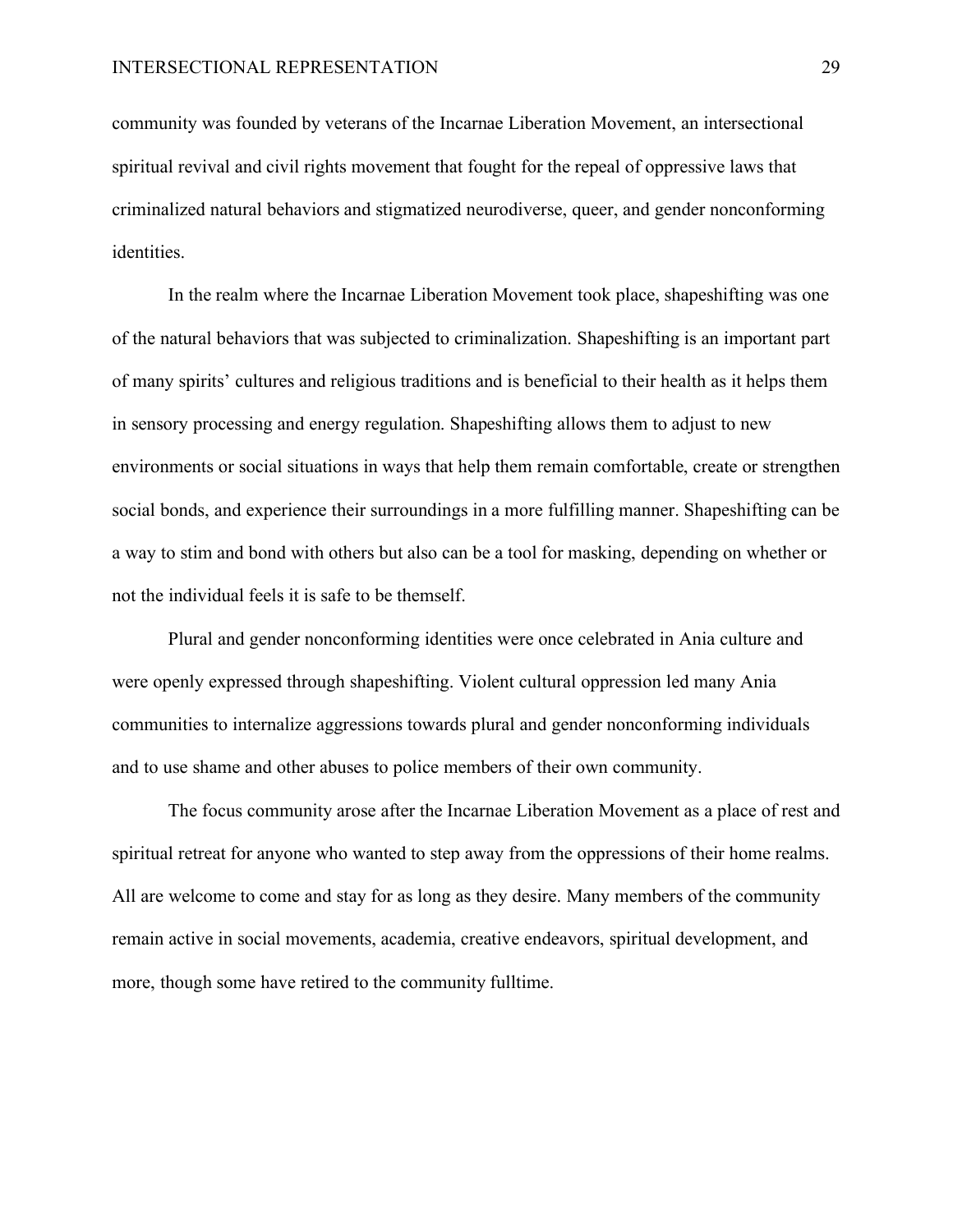The community is located very near a young Tree of Life that is growing on the borders of a Shadow Realm, making it a place of fluctuating energy where past, present, and future blur and the inner and outer worlds can physically meet.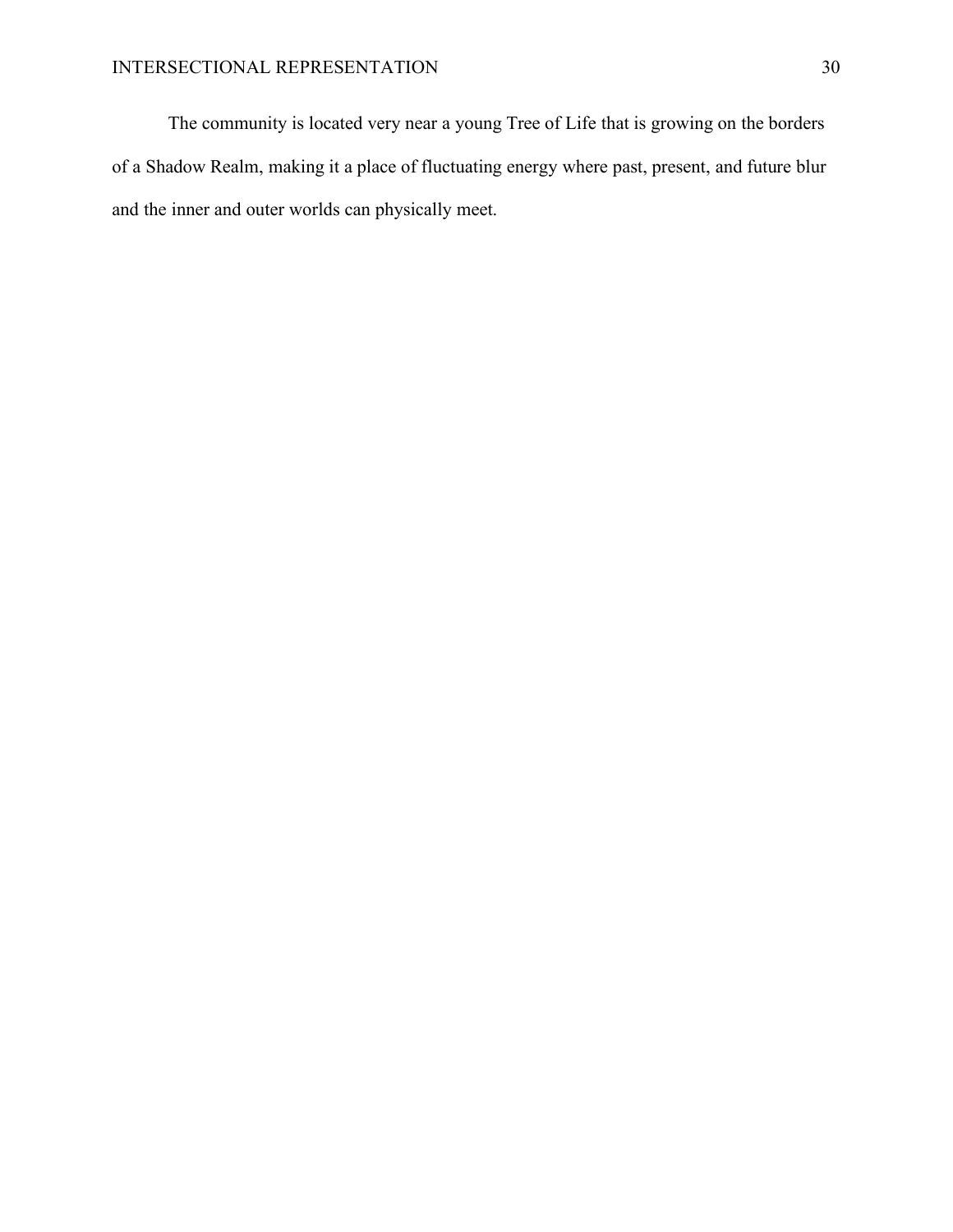#### **Discussion**

<span id="page-30-0"></span>In the fight for social change, the focus is too often on swaying minds, but the people who refuse to see us as capable of self-agency will not listen to our voices, and crafting narratives to educate the people who want to learn can be exhausting. It takes an immense emotional toll on those who are expected to educate the world as to why they are deserving of compassionate treatment, particularly when putting themselves out there can be incredibly dangerous.

Many members of our community have spent most of our lives fighting to be heard. We ourself are tired. That is the simple truth. We don't have the energy to keep fighting on the frontlines, and we are among the few who have been fortunate enough to have a safe place to come home too, in our inner and outer worlds. We don't want future generations to grow up with such a complete absence of stories to give them any hope that things can or will change that they become as perpetually tired as we are today. There are others in our community who still have the energy and motivation to keep fighting those battles, but veterans need a safe place to retreat too when they become injured in battle.

We might not have the energy anymore to fight on the frontlines, but we can support from the back. This is why our writing is not focused on educating people outside our community, but instead on providing supportive narratives for our own community. We deserve stories that immerse us in supportive families, loving relationships, and communities of acceptance. We deserve stories that put us and our community at the forefront, not as the side character or the villain. We deserve stories that show us as a part of a larger, more diverse community, where there are many others who share our experiences of life. We deserve stories that show we are not alone, and that there is a whole community waiting to welcome us.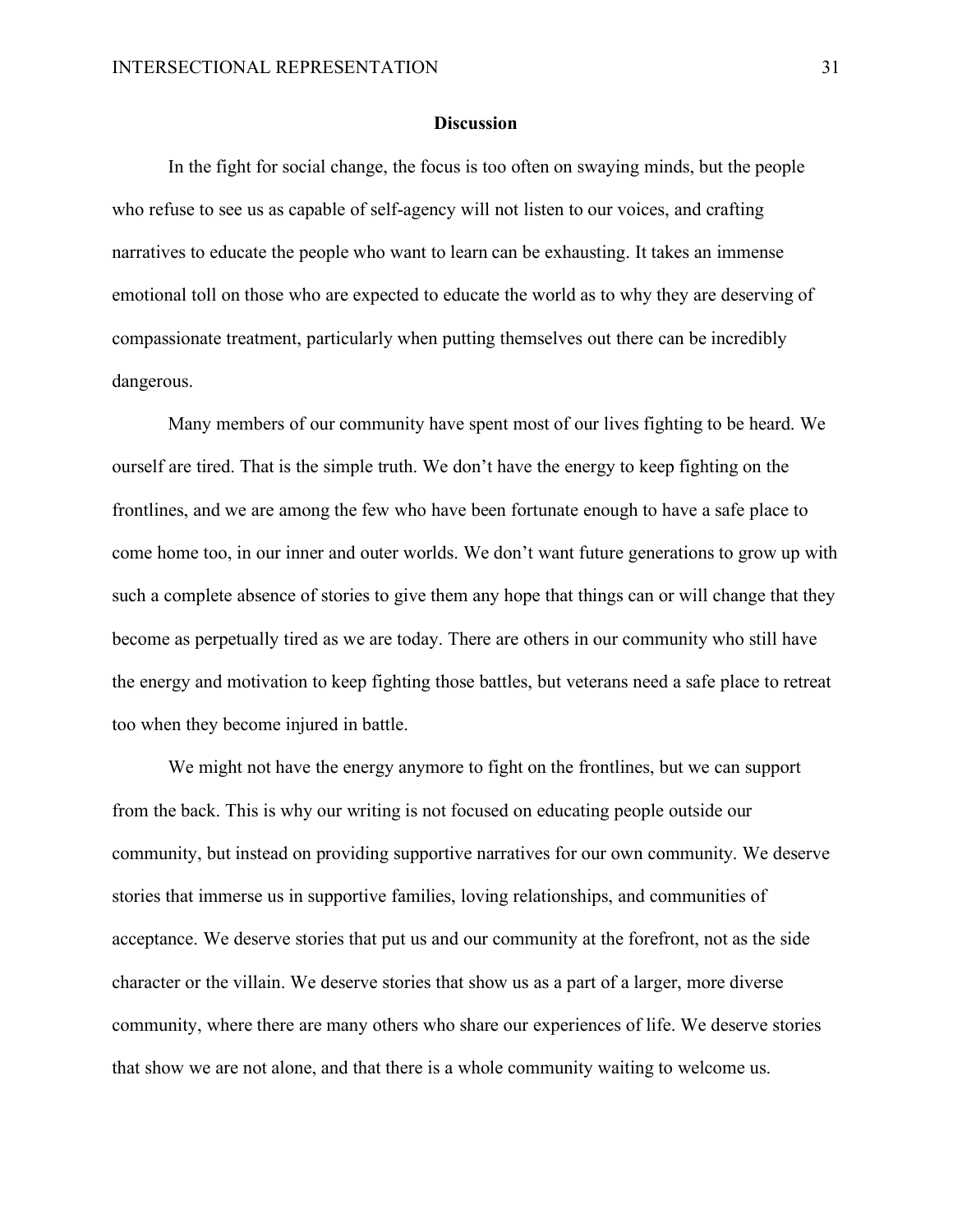We hope these stories will serve as an introduction to the communities ready to support them in the outer world and as validation in keeping open the gateway to the inner world and the community of support there, which too often is shut down and hidden away due to stigmatization and internalized shame. Before we can make change, we have to believe we have the right to speak for ourselves and to define our own experiences. We need to know that when we risk sharing our experiences, our community will be there to support us.

Walking away from everything you've ever been taught to believe about your own existence can be terrifying, especially for those who have be told that deviating from the pathologized perceptions of their experience will lead only to horror movie worthy endings. It helps to know that there are others who have come before who walked away from the narratives of pathologization and lived joyously without shame.

Our narrative is just a drop in a bucket. Our community needs more voices to tell stories in their own ways. We need all of the stories, the hope, the joy, and yes, the pain, because our community deserves a broader picture of what it means to live in the intersections of these many, diverse communities. In the end, each of us in this world have to decide for ourselves what our experiences mean to us, and how we want to live as a result. Our narrative should not define anyone else's experience of life, but hopefully, it will show others that they have the right to reclaim agency over their voices and define their experiences in their own ways.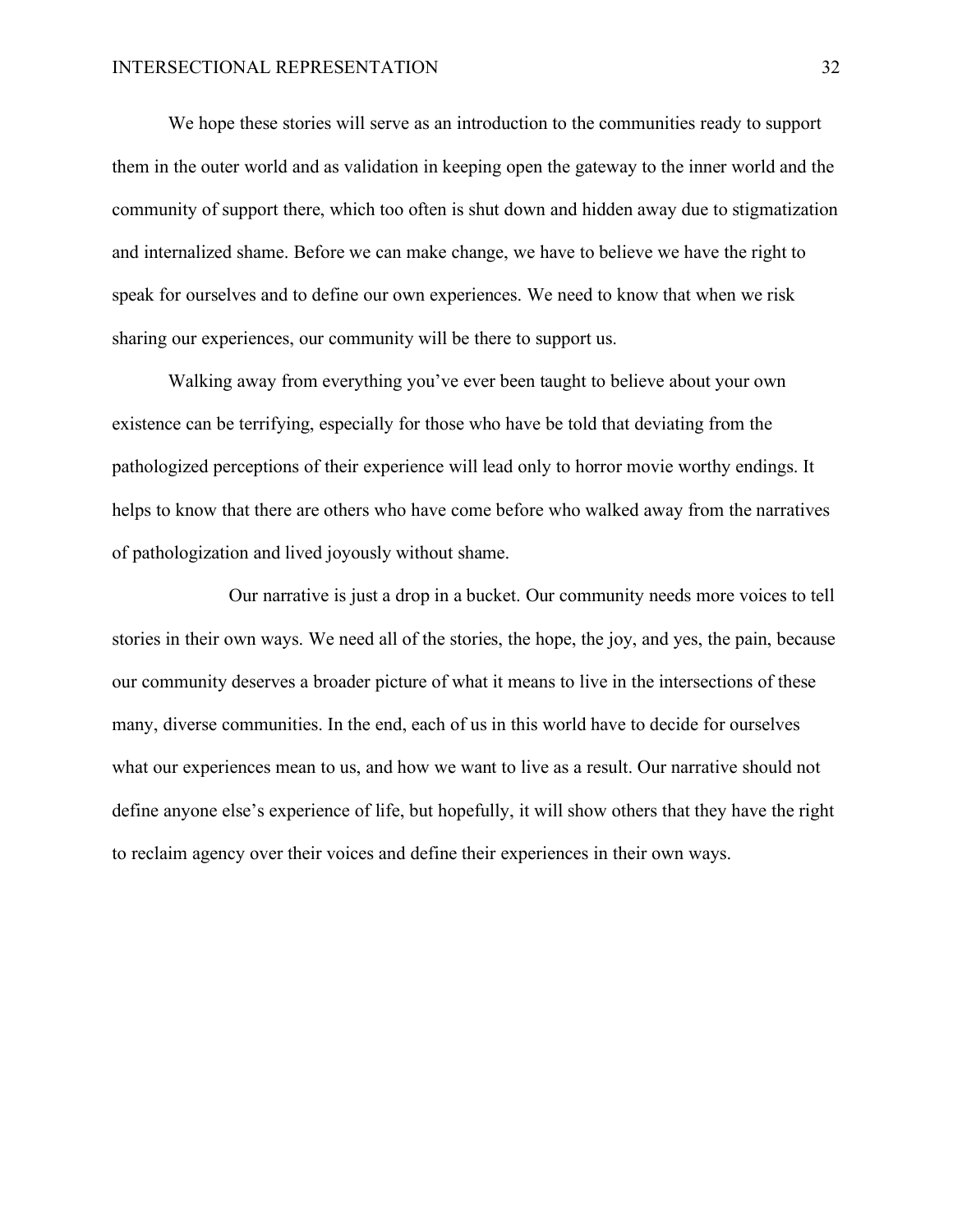#### **References**

- <span id="page-32-0"></span>Anglia Ruskin University. (2019). Study finds transgender, non-binary autism link. [Press release]. Retrieved from https://www.eurekalert.org/pub\_releases/2019-07/arusft071619.php
- Austen, C. (Producer) & Stevenson, N. (Creator). (2018-2020). She-Ra and the Princesses of Power. [Television series]. Available from https://www.netflix.com
- Brown, T. (2019 Nov. 5) In Netflix's 'She-Ra,' even villains respect nonbinary pronouns. Los Angeles Times. Retrieved from https://www.latimes.com/entertainmentarts/tv/story/2019-11-05/netflix-she-ra-princesses-power-nonbinary-double-trouble
- Buscarino, J. (Producer) & Sugar, R. (Creator). (2013-2020). Steven Universe. [Television series]. Available from https://www.cartoonnetwork.com/
- Chan, A. (2013 May 30). Autistic brain excels at recognizing patterns. Live Science. Retrieved from https://www.livescience.com/35586-autism-brain-activity-regions-perception.html
- Chappell, C. (2020 May 31). Why She-Ra's Entrapta means so much for autistic representation. Comic Book Resources. Retrieved from https://www.cbr.com/she-ra-entrapta-autisticrepresentation-matters/
- Coates, T. (2014) Michael Brown's Unremarkable Humanity. In P. S. Rothenberg & S. Munshi (Eds.), Race Class, and Gender in the United States: An Integrated Study (599-600).
- Freed, J. MSW. (2020). Sexual orientation, gender identity, and asperger/autism. Asperger / Autism Network [Online Article]. Retrieved from https://www.aane.org/sexualorientation-gender-identity-aspergerautism/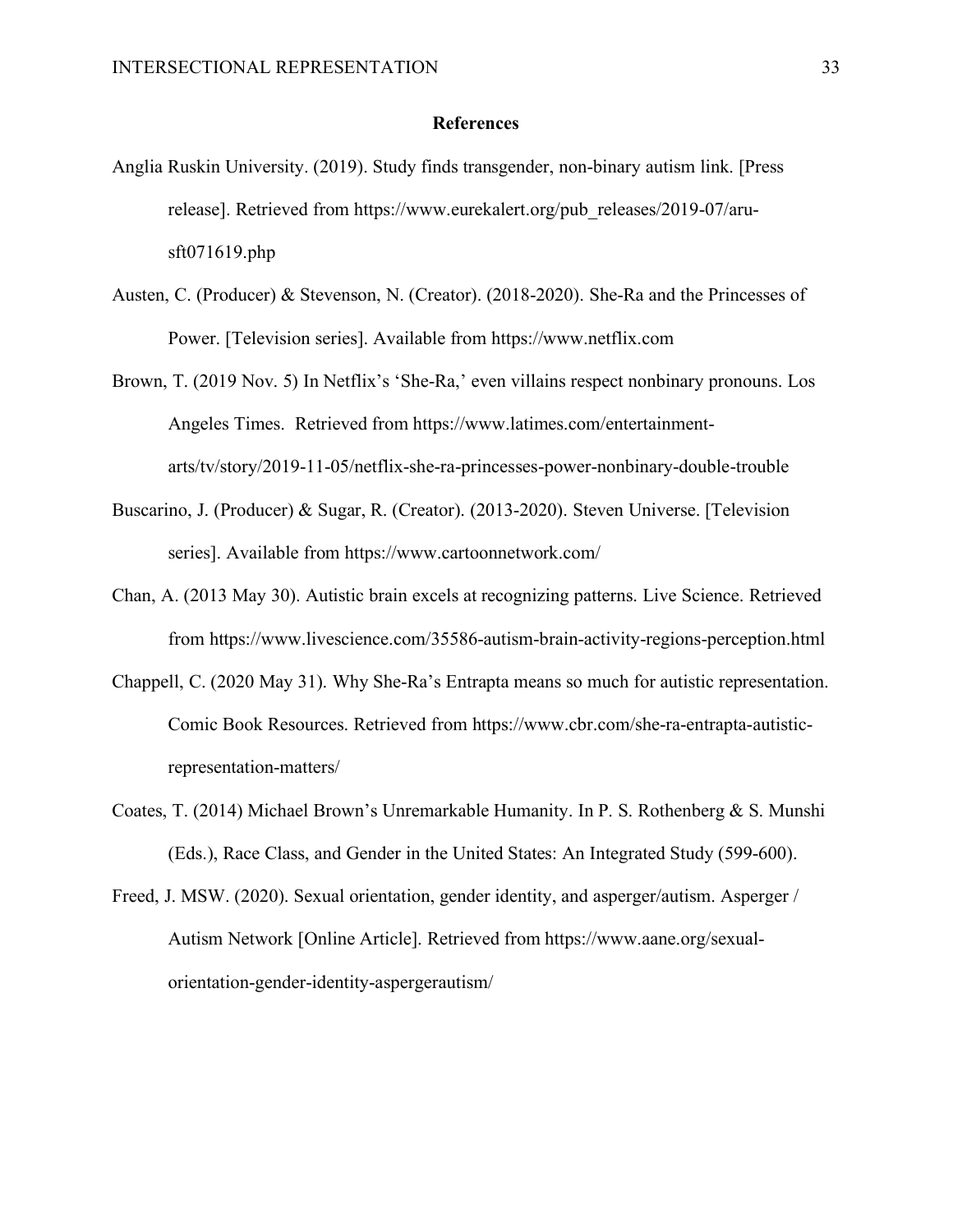- Galanis, E. (2020 Mar 29). Steven Universe creator Rebecca Sugar doesn't see the gems as neurotypical. Comic Book Resource. Retrieved from https://www.cbr.com/stevenuniverse-neurodivernt-crystal-gems/
- Gender nonconforming [Def. 1]. (n.d.). In Merriam-Webster Online, Retrieved from https://www.merriam-webster.com/dictionary/gender%20nonconforming
- Goetsch, D. (Producer), Lorre, C. (Creator), & Prady, B. (Creator). (2007-2019). The Big Bang Theory. [Television series].
- Gravitz, L. (2018). At the intersection of autism and trauma. Spectrum. Retrieved from https://www.spectrumnews.org/features/deep-dive/intersection-autism-trauma/.
- Hermann, B. (2020 May 27). "We wrote her that way": Entrapta and autistic representation in She-Ra. [Blog post]. Retrieved from https://histhermann.wordpress.com/2020/05/27/wewrote-her-that-way-entrapta-and-autistic-representation-in-she-ra/
- Intersectionality [Def. 1]. (n.d). In Merriam-Webster Online, Retrieved from https://www.merriam-webster.com/dictionary/intersectionality
- Jessica. (2019). It's not "just a film": the damaging effects of misrepresenting dissociative identity disorder. Retrieved from https://www.mentalhealthtoday.co.uk/blog/teach-mewell/its-not-just-a-film-the-damaging-effects-of-misrepresenting-dissociative-identitydisorder
- Matulewicz, C. (2016 Sept 28). Gaslighting and self-doubt in dissociative identity disorder. Healthy Place. Retrieved from https://www.healthyplace.com/blogs/dissociativeliving/2016/09/gaslighting-and-selfdoubt-in-dissociative-identity-disorder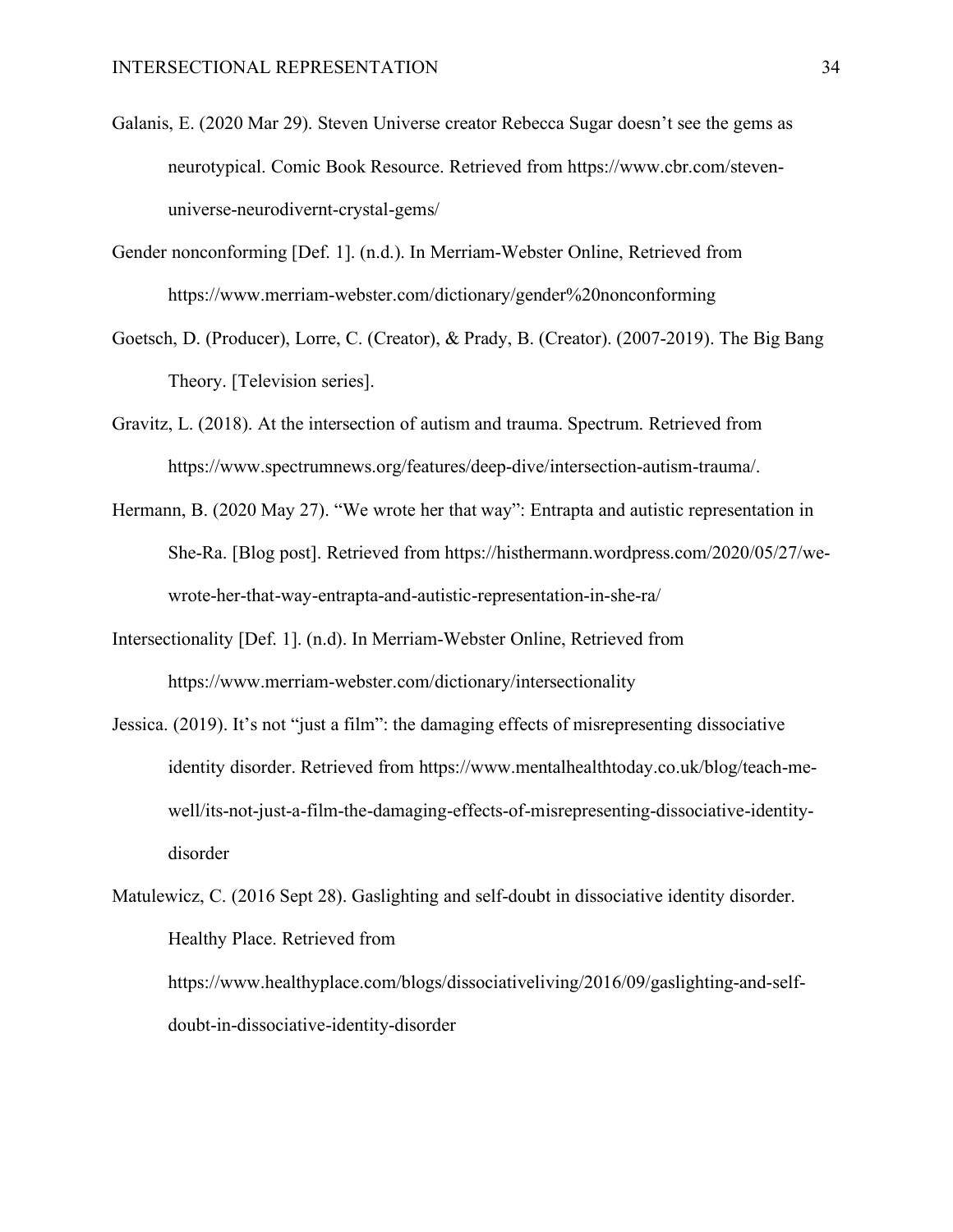More Than One. (n.d.) Causes [Webpage]. Retrieved from https://morethanone.info/#causes

- Neurodiversity [Def. 1 & 2]. (n.d.). In Merriam-Webster Online, Retrieved from https://www.merriam-webster.com/dictionary/neurodiversity
- Nonbinary [Def. c.] (n.d.). In Merriam-Webster Online, Retrieved from https://www.merriamwebster.com/dictionary/nonbinary
- Russo, F. (2018 Feb 21). The costs of camouflaging autism. Spectrum. Retrieved from https://www.spectrumnews.org/features/deep-dive/costs-camouflaging-autism/
- Seventh Voice. (2014). The gas-lighting of women and girls on the autism spectrum. https://seventhvoice.wordpress.com/2014/12/10/the-gas-lighting-of-women-and-girls-onthe-autism-spectrum/
- Swift, O. (2020). People are petitioning to get 'Split' removed from Netflix. Fandom Wire. Retrieved from https://fandomwire.com/people-are-petitioning-to-get-split-removedfrom-netflix/
- Tougaw, J. (2020 Apr 18). Neurodiversity: The Movement. Psychology Today. Retrieved from https://www.psychologytoday.com/us/blog/the-elusive-brain/202004/neurodiversity-themovement
- Transgender [Def. 1] (n.d.) In Merriam-Webster Online, Retrieved from https://www.merriamwebster.com/dictionary/transgender

Turban, J. L. (2018). Potentially reversible social deficits among transgender youth. Journal of Autism and Developmental Disorders, 48(12), 4007-4009. https://doi.org/10.1007/s10803-018-3603-0

Winkle, C. (2017 Dec 22). Five signs your story is transphobic. Mythcreants. Retrieved from https://mythcreants.com/blog/five-signs-your-story-is-transphobic/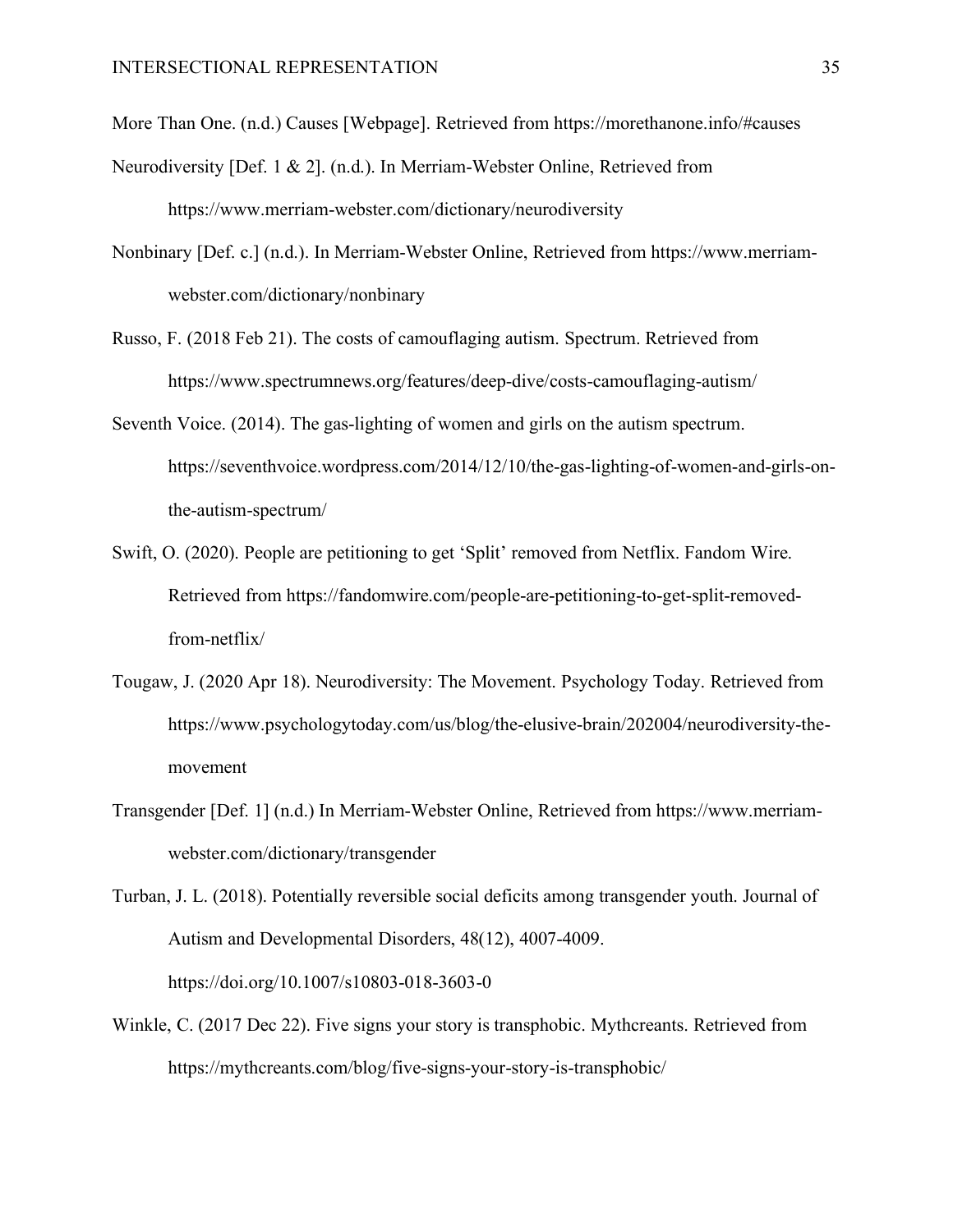## **Appendices**

#### <span id="page-35-1"></span><span id="page-35-0"></span>**Appendix A: Plurality Definitions**

• Dissociative barrier- the inability to communicate with other system members, which often includes limited access to memories or even the complete unawareness of other headmates' existence.

• Fronting/Driving- the act of having physical control over the shared body or being consciously present within the mindspace. Co-fronting may occur when system mates are communicating within the mindspace and actively observing or commenting on the outer world. With co-fronting, typically only one headmate at a time functions as the 'main fronter' who does the majority of physical driving of the body, though switching main fronters in this state comes easily, without thought, and can be instantaneous, like someone reaching over from the side-seat of a car to take hold of the wheel for a moment.

• Headmate/System member/Alter/etc- refers to individuals who live within a plural system; unique consciousnesses that share a body and mindspace and which interact with one another's experiences of inner & outer worlds

• Inner world- Describes the world(s) headmates live in within a plural system that are not the world the physical body lives in. Inner worlds may be seen as spiritual realms, reflections of the subconscious, or just imaginative wonderlands that provide the inner family with a more satisfying environment to interact with when not fronting. It is an in-between space where the different lives and realms each system member has lived in can be seen, explored, and relived to process different memories.

Little-Headmates who express themselves as children in visual appearance or behavior. Littles are commonly the oldest and most knowledgable members of the system. Some Littles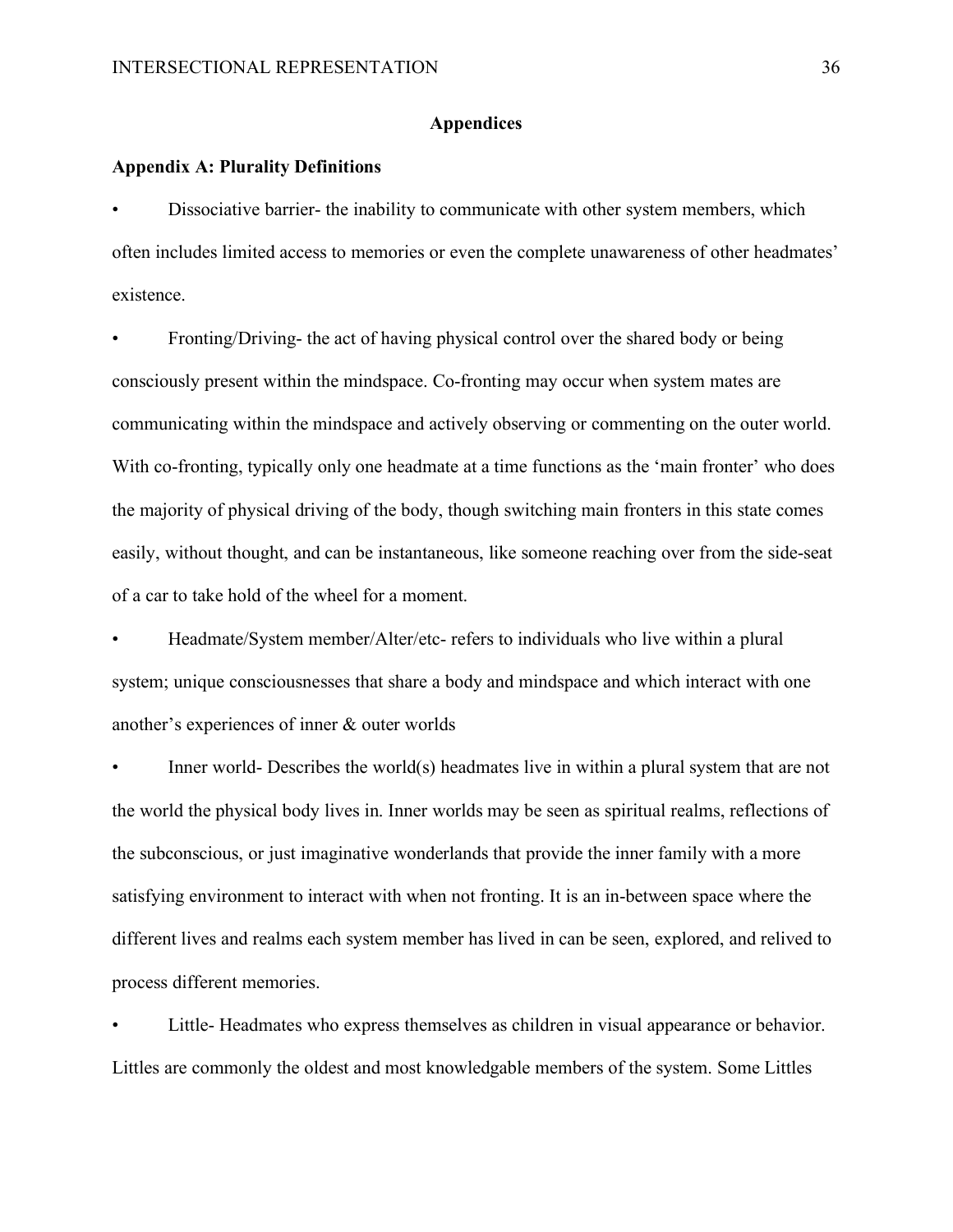may be the holders of early childhood traumas as they were the ones who experienced them directly. Others may have developed or awoken later in life as systems regain that sense of childlike wonder as they grow, heal, and discover what brings them joy. Littles may not always look like children or noticeably behave like children. They may be able to verbally communicate or not, and can have the same access to vocabulary, knowledge, and intelligence as any other system member, though their ability to process, explain, or make sense of their experiences may be limited to younger states of neurological development if traumatic experiences stagnated their development.

Mindspace- a sort of in-between space that exists within the mind of a plural system where the current fronter(s)/co-fronters can easily communicate and interact with other members of the system. Not all who are present in the mindspace will be co-fronting, and rarely is the entire system present within the mindspace all together, especially larger system with many members. Mindspace can be accessed from both the inner and outer worlds by any system member who is not restricted by dissociative barriers which limit or entirely block their ability to communicate with specific headmates or the system as a whole depending on how isolated they have become.

Outer world- The world the physical body inhabits.

• Protector- Headmates who developed a sense of identity around protecting the other headmates / system as a whole. Protectors front during abuses or traumatic experiences which can lead to feelings of isolation, resentment, and the development of dissociative barriers. Protectors often develop strong control over switching and can force other headmates out of the driver's seat (also referred to as Gatekeepers when this ability is developed). In systems that have experienced trauma, protectors commonly front/co-front when other headmates experience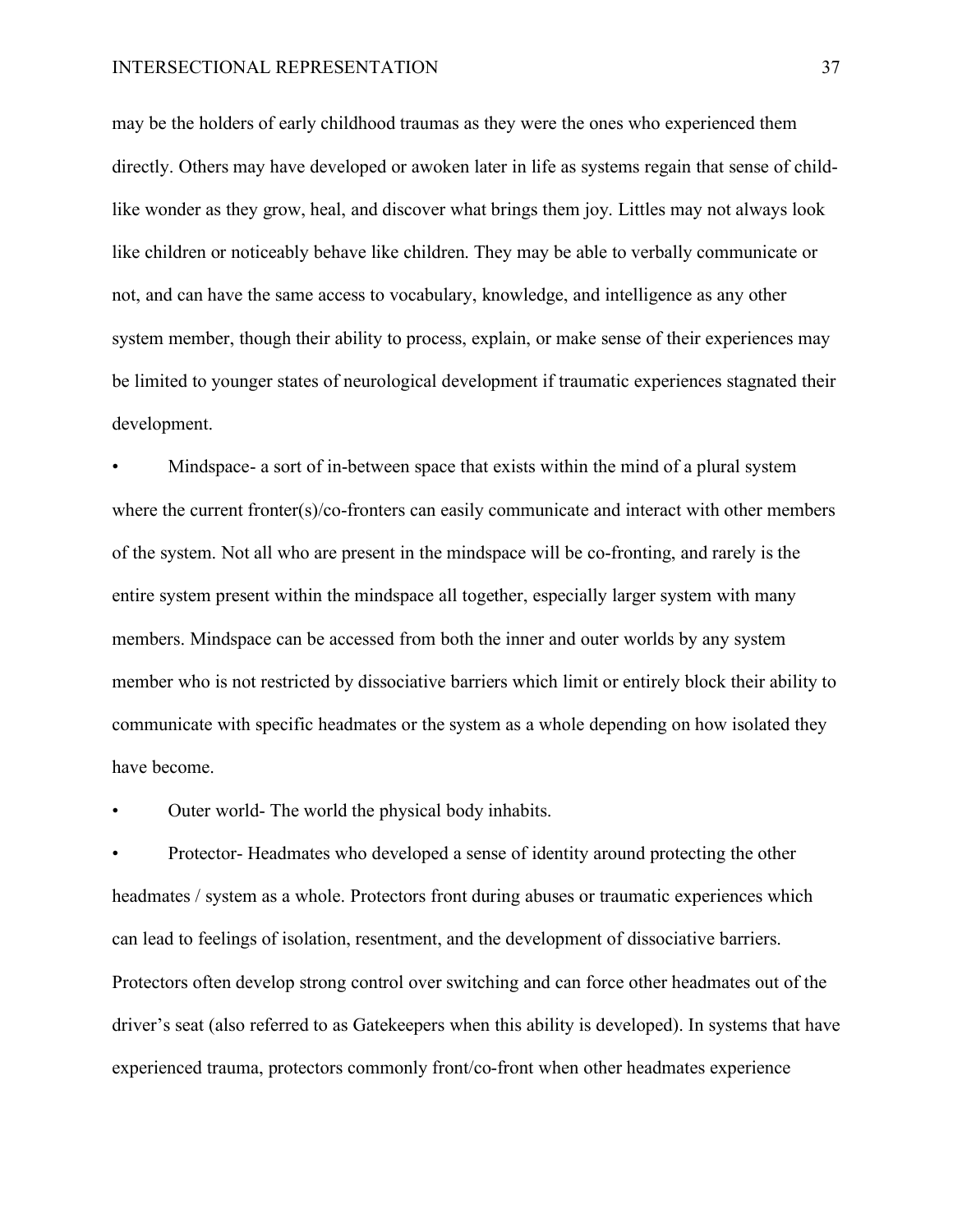trigger events, and may not realize they have overshadowed the other in their attempt to protect them as their past survival depended on them not grasping at a sense of self-identity.

Switching- the conscious or unconscious trading off of who is fronting

• System- A system is a collective of individual identities or consciousnesses that share a common body or form. A system may refer to themself by the name of their shared body or may have a unique system name to describe the experience of the inner community as different from their physical body. A system name can be akin to a communal identity, while the name of a body may simply imply the physical form the community inhabits.

• System/Inner Family/Inner Community- refers to the entire network of plural identities held within a single body

#### <span id="page-37-0"></span>**Appendix B: Worldbuilding**

• Ania- refers to a specific cultural identity of people descendent from a primordial spirit called Myroka. Ania are shapeshifters capable of adapting their form to the common appearance of the community they live in, but many Ania who live in realms where they are not the majority population have been subjected to violent oppression, which has led to cultural stigmas against shapeshifting away from the assimilated form of the majority population. This is used in the narrative as a symbolic representation of autistic masking and is used to comment on the shame and trauma associated with being denied the right to express one's own identity (whether it be gender identity/expression, sexual orientation, neurodiversity, or other diverse experiences) particularly in regards to systems of social, cultural, and political powers. Traditionally, Ania took forms similar in appearance to anthropomorphic animal spirits commonly seen in Japanese mythology, such as kitsune.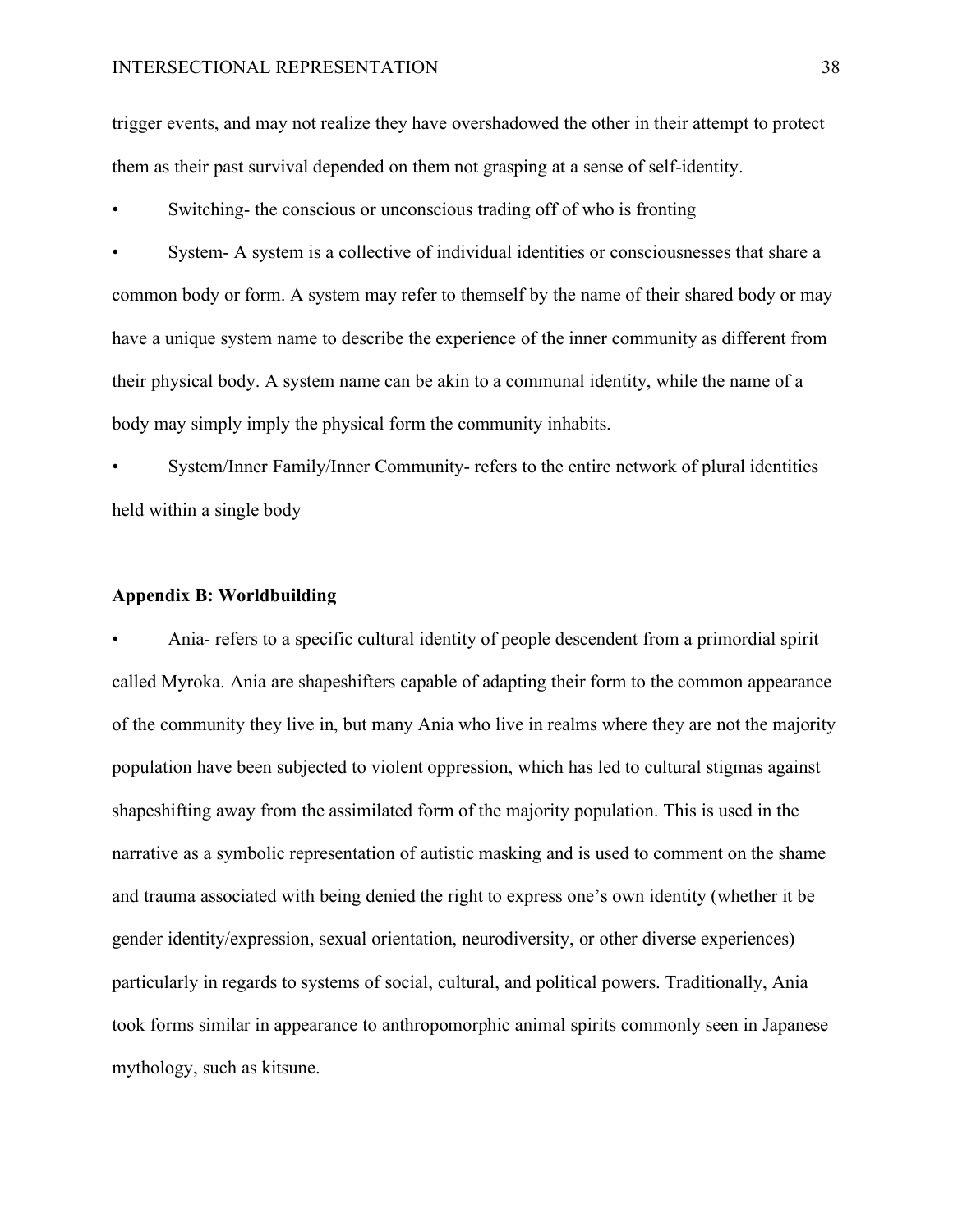• Aur'ai- refers to a different cultural identity also descendent from Myroka, originating from a spiritual tradition that arose after a time of devastating warfare and ecological disaster. The tradition focuses on communal support, self-expression, meditative practices for the discovery and healing of the inner world, shamanic trips into Shadow Lands and Decay Realms, and the healing of traumatized spirits as a path for healing the wounds of the self  $\&$  the realm as a whole. Symbols sacred to this tradition are the moon (as the Eye of Aurourna who founded the practices the tradition grew from), the Tree of Life & Mother Tree, and the Aurouran Red-wing (a type of corvid which was considered sacred to Aurourna and is considered a messenger & guide in journeys of healing and self-discovery). In the Aur'ai tradition, plurality (a common and natural experience for many descendants of the Myroka) was considered sacred. The Aur'ai tradition fell out of common practice in many of the realms during the rise of modern Ania culture and was revived in a counterculture movement known as the Incarnae Liberation Movement.

o Alt. The term may also be used to refer to a specific form practitioners of this tradition learn to shapeshift into, which appears as a large quadrupedal cat with saberfangs. This is a form Aurourna themselves preferred when navigating the Shadow and Decay Realms.

• Decay Realm- any layer of reality within a multiverse where the energy of the world has begun to break down. These areas no longer have the capability to sustain physically formed life and are often haunted by lost and deeply traumatized spirits. Eventually, the Decay Realm itself loses physical form as its energy is reabsorbed back into a Tree of Life.

• Incarnae Liberation Movement- represents a fictional merging of the interrelated movements of neurodiversity, new age spirituality & hippy movements, and various civil rights activism movements (disability, mental health, LGBTQ+, race, etc). The movement focused on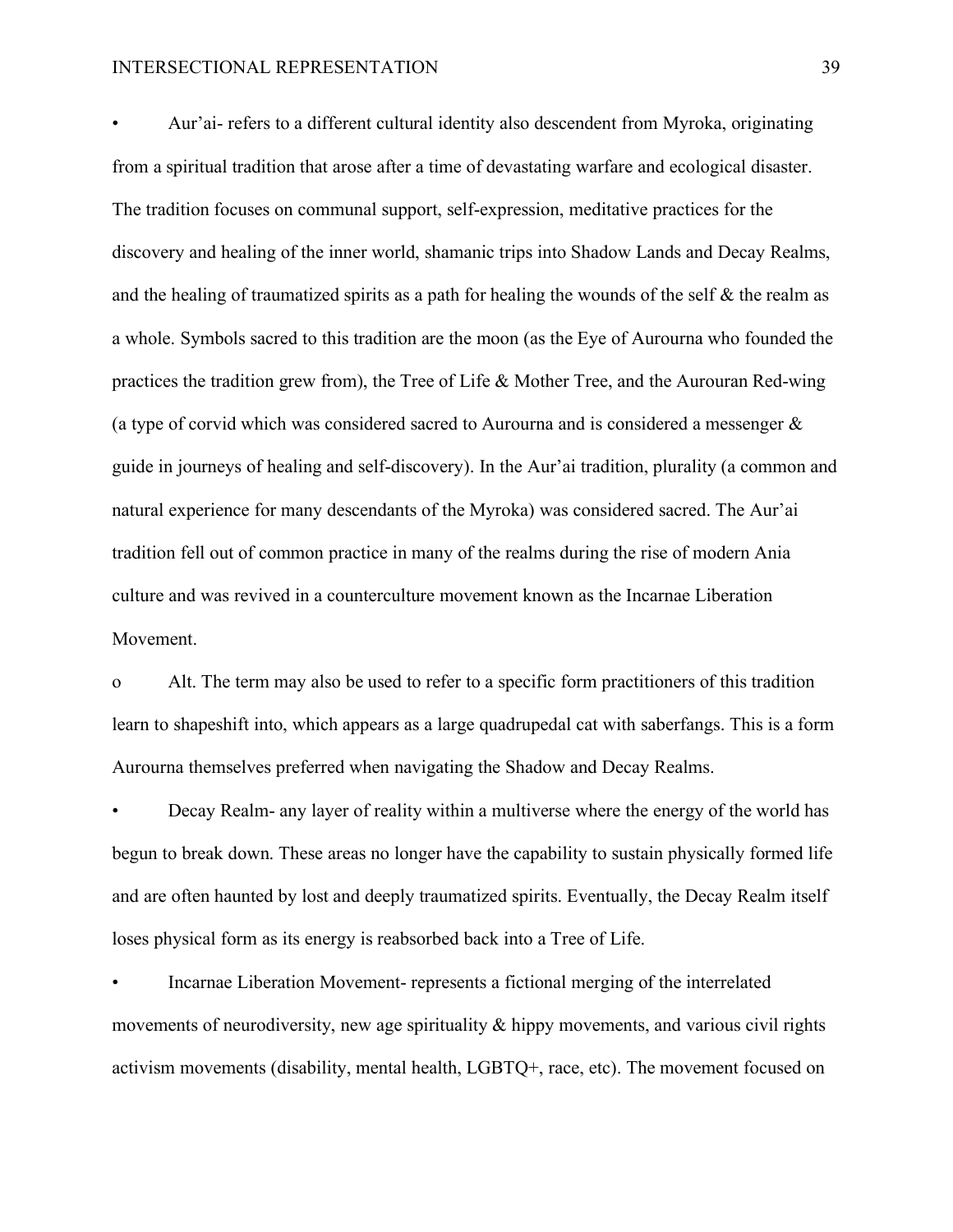the rights of the individuals to have agency over their own identity, to define their own experiences, and to express themselves in the ways that feel right to them. It was an intersectional movement that impacted many species, spirits, and cultures across many realms. Many young Ania were drawn to the movement to protest oppressive cultural and political practices that enforced masking by presenting shapeshifting (and associated behaviors) as shameful, dangerous, or a sign of ill-health.

• Living Realm- Any realm that is well supported by a Tree of Life with ample energy to sustain all that resides within. The energy of Living Realms is relatively stable and will not slip easily into Decay.

• Shadow Realms- in-between spaces that tie together the Living and Decay Realms and are often in a state of flux, transition, or stagnation. Considered places that exist outside of conventional/linear experiences of space  $\&$  time and thus can allow those who know how to navigate them to physically (or spiritually) travel to any place, time, or experience of reality, including entering the inner worlds of others or even their own inner worlds as experienced by members of a plural system.

• Syt'ka- a term of endearment that means 'little loved one.' Most commonly used for young children, but is also used between close family members for comfort and support, a reminder that it is ok to let go of control and be taken care of by loved ones.

• Tree of Life/Mother Tree- A Tree of Life is the primordial ancestor to all life and the entity that holds the physical and spiritual realms in her roots. Trees of Life use a process of chaos energy (the energy of change or transformation) to recycle decayed energy back into living energy. In this way, Trees of Life keeps the many realms in balance for as long as their energy can be sustained. If a Tree of Life dies, the worlds held within its roots may begin to decay if not